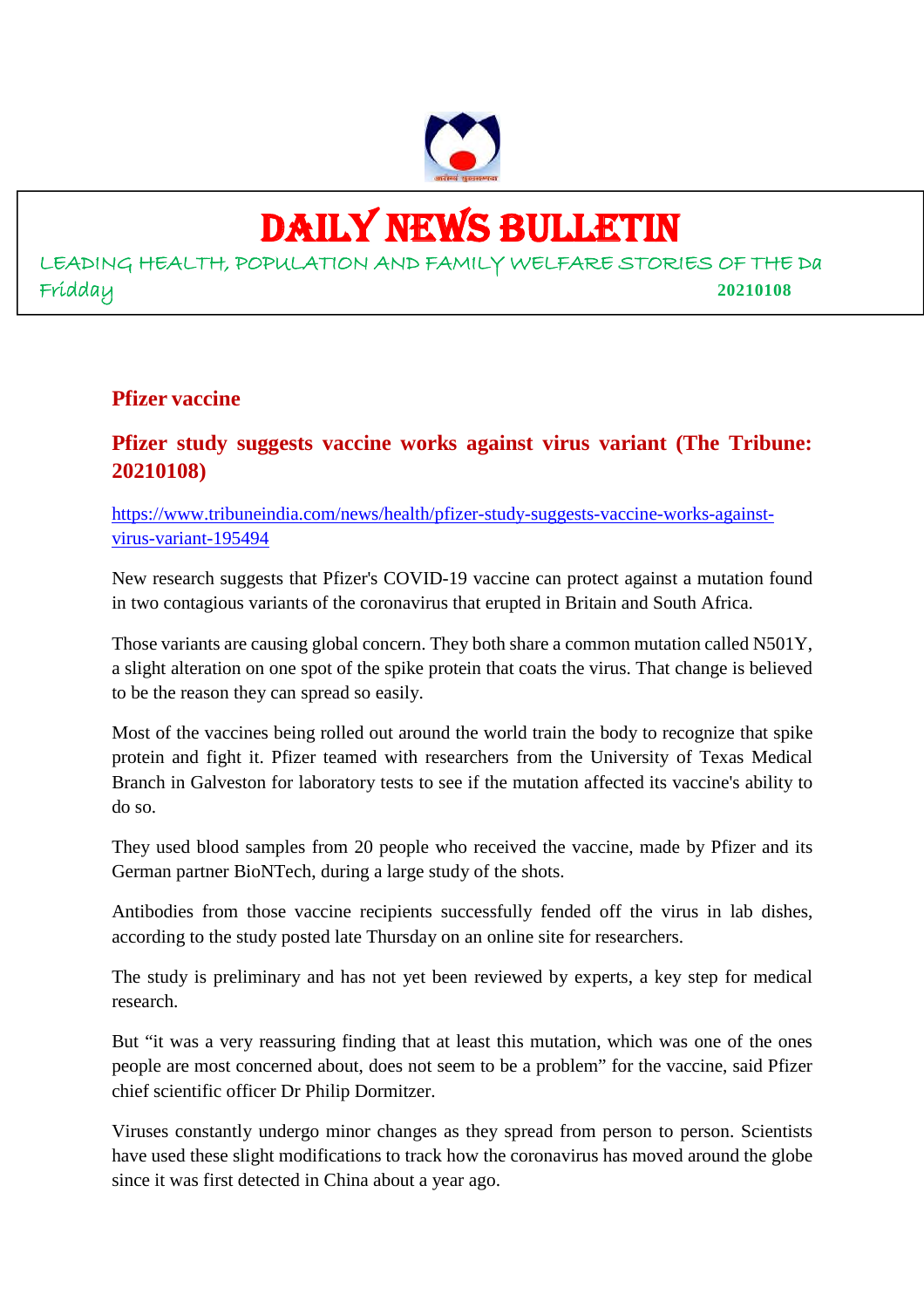British scientists have said the variant found in the UK – which has become the dominant type in parts of England -- still seemed to be susceptible to vaccines. That mutant has now been found in the US and numerous other countries.

But the variant first discovered in South Africa has an additional mutation that has scientists on edge, one named E484K.

The Pfizer study found that the vaccine appeared to work against 15 additional possible virus mutations, but E484K wasn't among those tested. Dormitzer said it is next on the list.

Dr Anthony Fauci, the top US infectious disease expert, recently said vaccines are designed to recognize multiple parts of the spike protein, making it unlikely a single mutation could be enough to block them. But scientists around the world are conducting research with different vaccines to find out.

Dormitzer said if the virus eventually mutates enough that the vaccine needs adjusting – much like flu shots are adjusted most years – that tweaking the recipe wouldn't be difficult for his company's shot and similar ones. The vaccine is made with a piece of the virus genetic code, simple to switch, although it's not clear what kind of additional testing regulators would require to make such a change.

Dormitzer said this was only the beginning "of ongoing monitoring of virus changes to see if any of them might impact on vaccine coverage." AP

#### **Alcoholism**

#### **Enjoying pleasurable effects of alcohol may lead to disorder (The Tribune: 20210108)**

https://www.tribuneindia.com/news/health/enjoying-pleasurable-effects-of-alcohol-may-leadto-disorder-195088

'Having higher sensitivity to the rewarding effects of alcohol in the brain puts such individuals at higher risk for developing an addiction'

Enjoying pleasurable effects of alcohol may lead to disorder

Do you find drinking alcohol pleasurable? If so, you are more likely to develop an alcohol use disorder (AUD), a new study suggests.

The findings, published in the American Journal of Psychiatry, indicate that individuals developing an AUD are more likely to be sensitised to the effects of alcohol—that is, they experience a stronger positive response—rather than habituated to the substance with a lower level of response.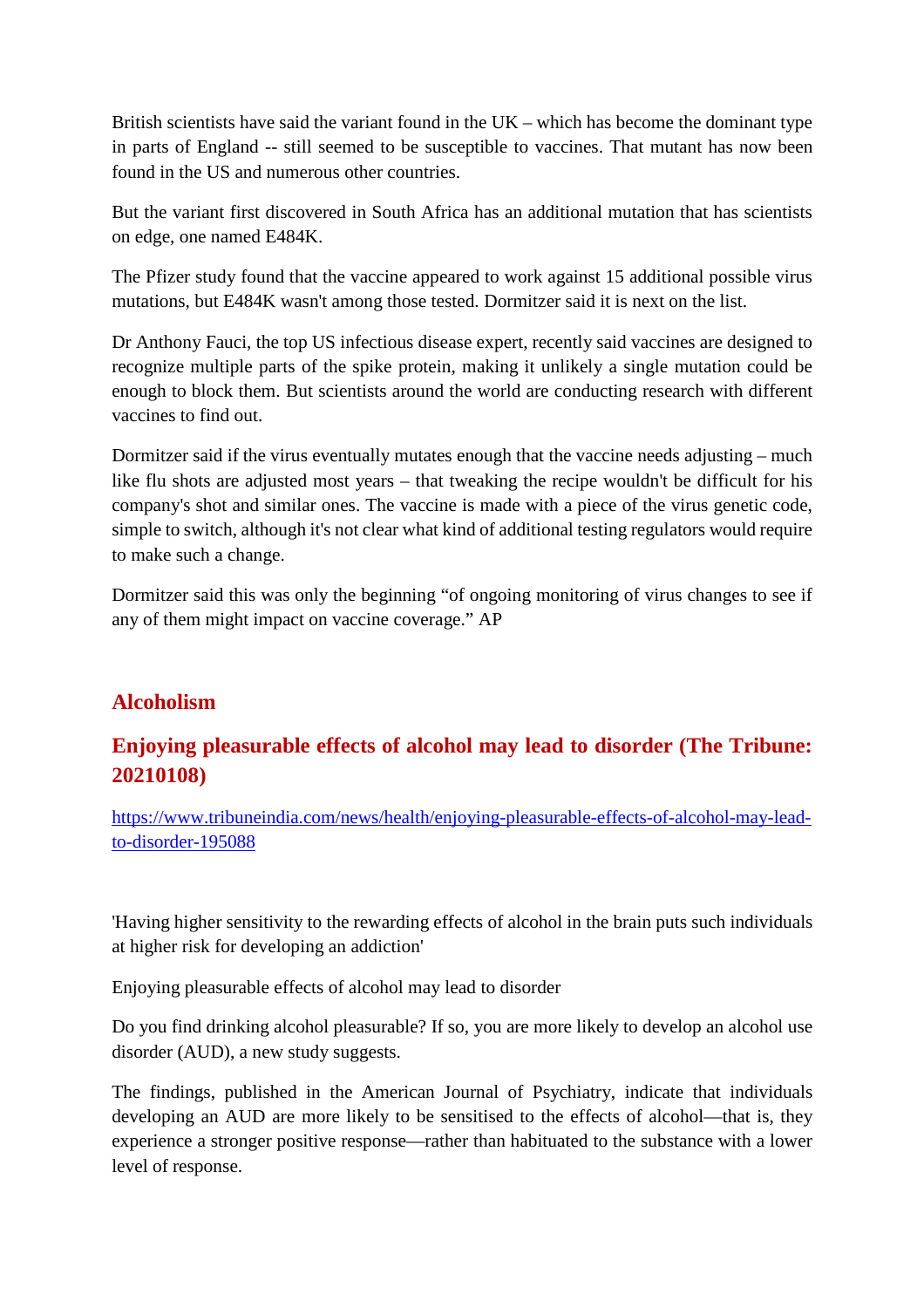"These pleasurable alcohol effects grow in intensity over time, and do not dissipate, in people progressing in excessive drinking," said lead author Andrea King, Professor at the University of Chicago in the US.

"This tells us that having a higher sensitivity to the rewarding effects of alcohol in the brain puts such individuals at higher risk for developing an addiction," King added.

For the study, the team followed a cohort of 190 young adults in a laboratory-based binge drinking scenario at three regular intervals over the course of 10 years. When retested on their responses 10 years later, those who became alcoholics had the highest levels of alcohol stimulation, liking and wanting - and these were heightened compared to their baseline with no signs of tolerance to these pleasurable effects.

The study showed that higher sensitivity to the euphoric and rewarding effects of alcohol can predict who will go on to have an AUD as they progress through their 20s and 30s. "Our results support a theory called incentive-sensitisation," said King.

"In response to a standard intoxicating dose of alcohol in the laboratory, ratings of wanting more alcohol increased substantially over the decade among the individuals who developed more severe AUD. Additionally, the hedonic response—essentially, how much a person liked the effects—remained elevated over this interval and didn't go down at all. This has traditionally been the crux of the lore of addiction—that addicts don't like the drug (alcohol) but can't stop using it,"

#### **Food and Nutrition**

#### **Intermittent fasting new fad among millennial, young adults in India (The Tribune: 20210108)**

https://www.tribuneindia.com/news/health/intermittent-fasting-new-fad-among-millennialyoung-adults-in-india-195054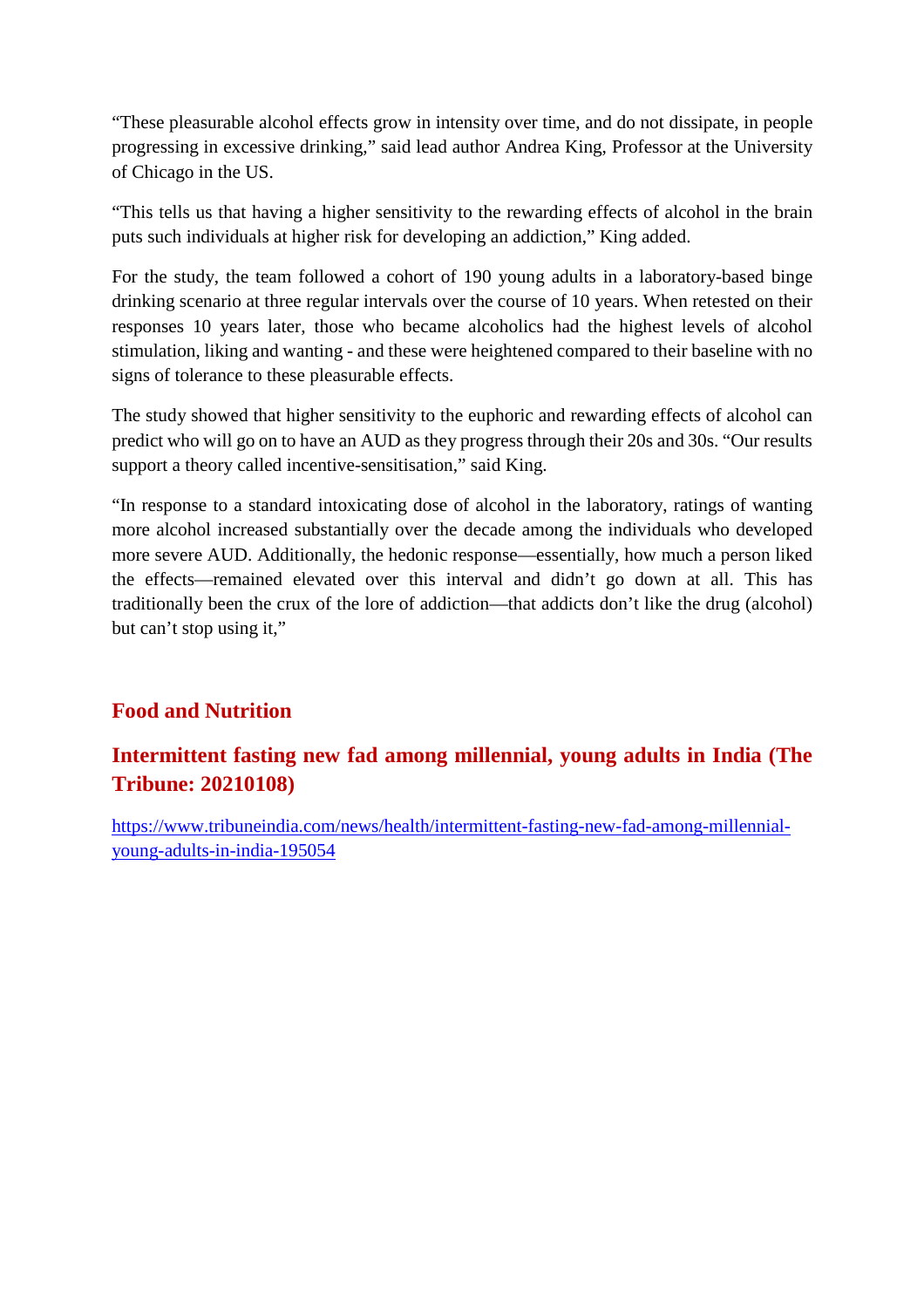

Intermittent fasting shows an effective result and can easily fit into anybody's lifestyle

Intermittent fasting new fad among millennial, young adults in India

Photo for representation only. Source: iStock.

The concept of fasting in India isn't new and has been practised for centuries. It is one of the preferred ways to rid the body of all toxins and now, more and more millennials and young adults are joining the league looking for a fit lifestyle, health experts said on Thursday.

The most famous technique of losing weight among the Indian millennial and young adults is intermittent fasting, embraced in style by Twitter CEO Jack Dorsey.

Intermittent fasting is an eating pattern that cycles between periods of fasting and eating. It doesn't specify which foods you should eat but rather when you should eat them.

It generally falls into two categories—daily time-restricted feeding, which narrows eating times to 6-8 hours per day, and so-called 5:2 intermittent fasting, in which people limit themselves to one moderate-sized meal two days each week.

"In India, it's a normal religious belief on doing fasting. People do fast for their God and goddesses and follow some diet regime. And nowadays few types of diets are coming like intermittent fasting which is based on proven science and facts and some trials," Namita Nadar, Head Nutritionist, Fortis Hospital, Noida told IANS.

Several studies have shown that intermittent fasting may improve blood sugar regulation, increase resistance to stress and suppress inflammation.

"Intermittent fasting could be part of a healthy lifestyle," said Mark Mattson, Neuroscientist at Johns Hopkins Medicine in the US, who has studied the health impact of intermittent fasting for 25 years, and adopted it himself about 20 years ago.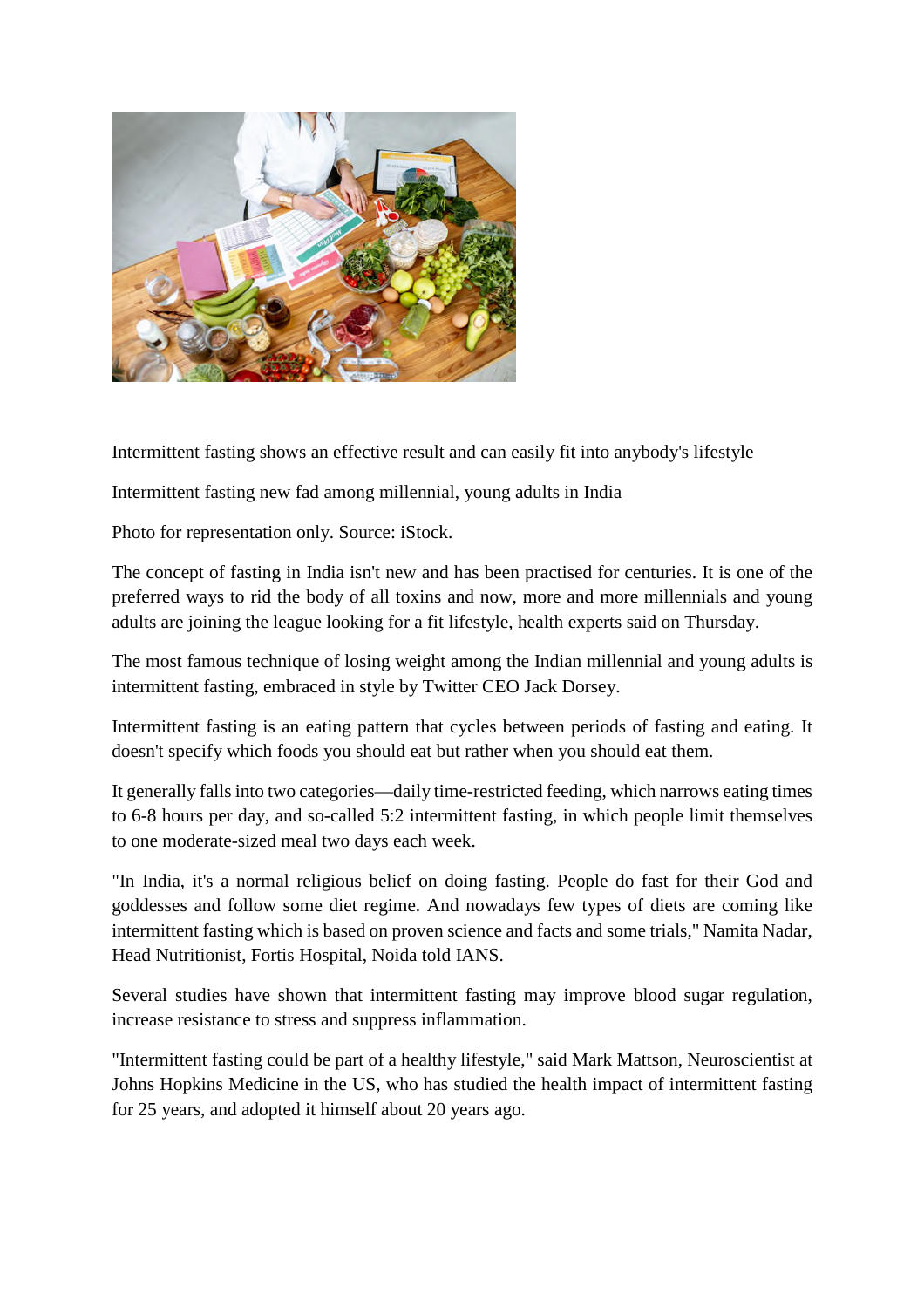"Evidence is also mounting that intermittent fasting can modify risk factors associated with obesity and diabetes," Mattson added in a paper published in The New England Journal of Medicine.

According to experts, when we fast, there are several things that happen in our body on the cellular and molecular level.

Like, our body adjusts hormone levels to make stored body fat more accessible and our cells also initiate important repair processes and change the expression of genes. So, they suggest that intermittent fasting should be done under proper guidance.

"Intermittent fasting helps in weight loss, it lowers blood sugar, blood pressure and cholesterol too. But, at the same time, intermittent fasting needs to be followed under the supervision of a nutritionist," suggests Ritika Samaddar, Chief Clinical Nutritionist, Regional Head, Dept of Clinical Nutrition and Dietetics, Max Healthcare, Delhi.

Intermittent fasting shows an effective result and can easily fit into anybody's lifestyle.

It involves eating only during an eight-hour window and fasting for the remaining 16 hours.

"One can repeat this cycle as frequently as they would like to. One can start with once or twice per week to every day, depending on the nutritional needs and personal preferences," the experts informed.

However, there are some side effects too like nausea, headaches, insomnia, hunger and fatigue.

#### **Kidney disease**

#### **Indian-origin medic explores gum and kidney disease link in UK study (The Tribune: 20210108)**

https://www.tribuneindia.com/news/health/indian-origin-medic-explores-gum-and-kidneydisease-link-in-uk-study-194607

Periodontitis – or gum disease – is a common, inflammatory disease which causes bleeding gums

Indian-origin medic explores gum and kidney disease link in UK study

An imbalance of the body's oxygen producing free radicals and its antioxidant cells could be the reason why gum disease and chronic kidney disease affect each other, a new study by an Indian-origin medic in the UK has found.

Periodontitis – or gum disease – is a common, inflammatory disease which causes bleeding gums, wobbly or drifting teeth and can eventually result in tooth loss.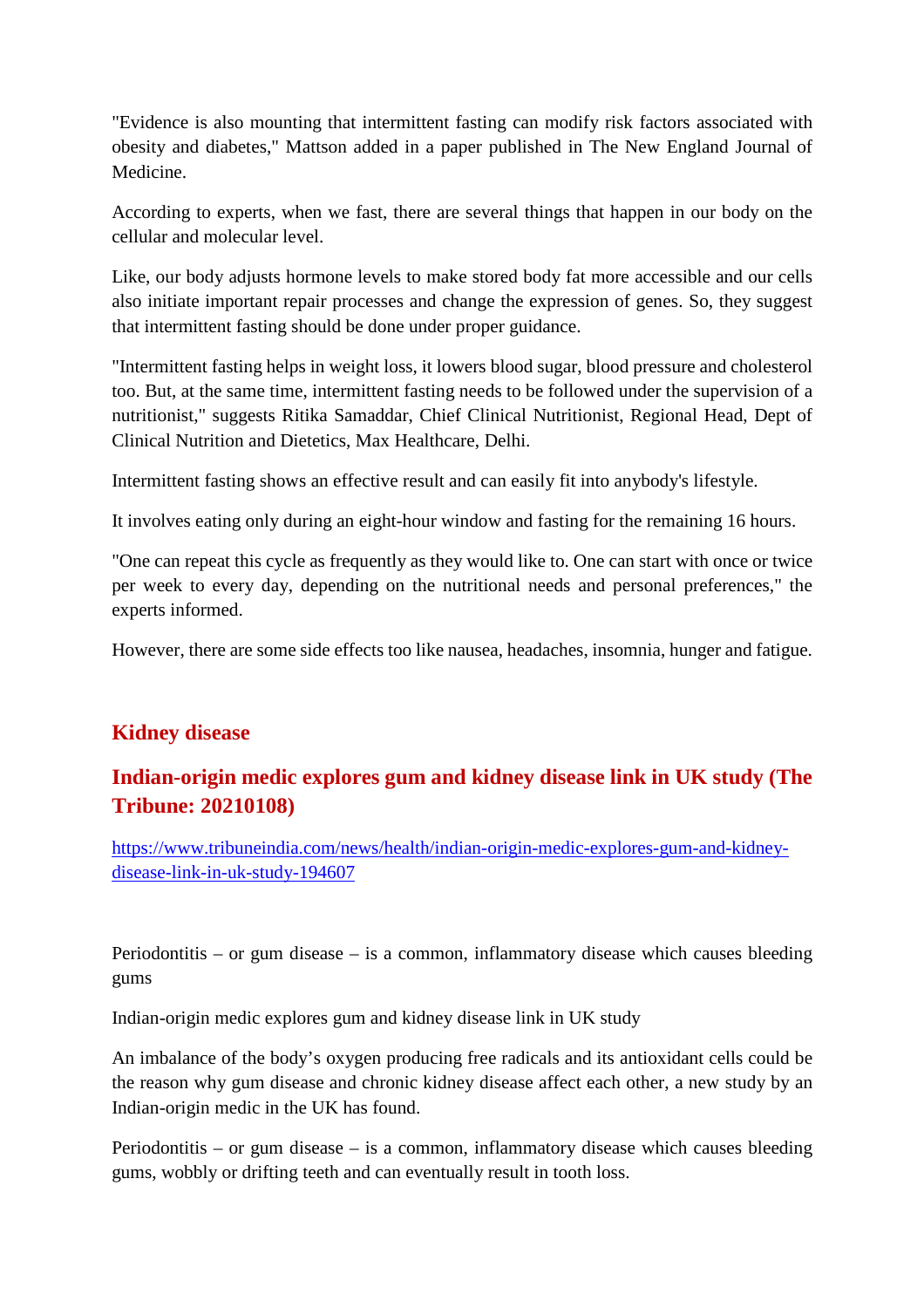Previous studies have shown a link between the severe oral inflammation caused by gum disease and chronic kidney disease (CKD), which demonstrated that those with worse inflammation of the gums have worse kidney function.

In the latest study led by Dr Praveen Sharma at the University of Birmingham, over 700 patients with chronic kidney disease were examined using detailed oral and full-body examinations including blood samples.

The aim was to test the hypothesis that periodontal inflammation and kidney function affect each other and to establish the underlying mechanism that may facilitate this.

"This is the first paper to quantify the causal effect of periodontitis on kidney function and vice-versa as well as the first to elucidate the pathways involved," said Sharma, from the Periodontal Research Group at the university's School of Dentistry.

"It showed that even a modest reduction in gum inflammation can benefit renal function. Given the relative ease of achieving a 10 per cent reduction in gum inflammation, through simple measures like correct brushing techniques and cleaning between the teeth, these results are very interesting," he said.

Previous research has also shown that patients with CKD and periodontitis experience a drop in survival rates, similar in magnitude to if they had diabetes instead of gum inflammation, suggesting that gum inflammation may casually affect kidney function.

Results from the new study showed that just a 10 per cent increase in gum inflammation reduces kidney function by 3 per cent. In this group of patients, a 3 per cent worsening in kidney function would translate to an increase in the risk of kidney failure over a five-year period from 32-34 per cent.

Results also showed that a 10 per cent reduction in kidney function increases periodontal inflammation by 25 per cent.

In contrast to current beliefs that inflammation is the link between periodontitis and other systemic diseases, researchers found for the first time, that in this group of patients, the effect was caused by a biological process called "oxidative stress" – or, an imbalance between reactive oxygen species and the body's antioxidant capacity which damages tissues on a cellular level.

"We hope that this research paves the way for further studies to see if improvements in kidney function, following periodontal care, translate to longer, healthier life for patients with chronic kidney disease. We would also hope that the hypothesis we have identified could be tested in other groups," said Dr Sharma.

His paper, "Oxidative stress links periodontal inflammation and renal function", has been published in the 'Journal of Clinical Periodontology'.

The research was led by the Periodontal Research Group at the University of Birmingham's School of Dentistry, in collaboration with University Hospital Birmingham, Aston University,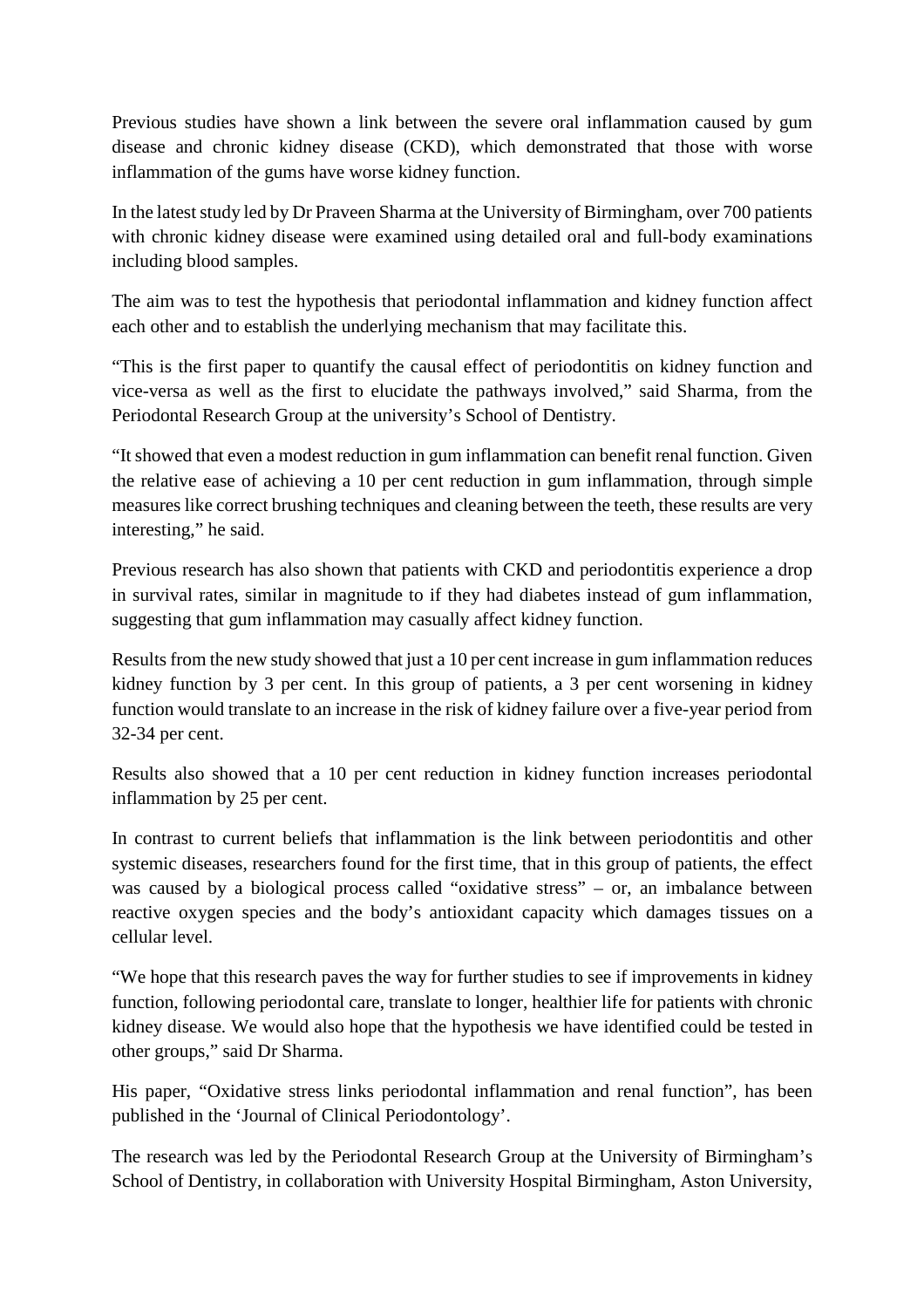Boston University and Swansea University and funding from the Oral and Dental Research Trust and Kidney Research UK lending support. — PTI

#### **Delhi's vaccine drive**

#### **Delhi's vaccine drive likely to start early next week: Officials (Hindustan Times: 20210108)**

https://epaper.hindustantimes.com/Home/ArticleView

Refrigerators to store Covid-19 vaccines being unloaded on Thursday at Rajiv Gandhi Super Speciality Hospital, the Capital's central storage facility. Amal KS/HT PHOTO

The immunisation of health care and frontline workers in the Capital is likely to begin by Wednesday, with the first batch of vaccines expected to arrive in the city soon, according to multiple senior officials from the Delhi government involved in the vaccination drive.

Once the doses are available, the government will need a day or two to figure out the cold chain and logistics to start rolling it out, the officials said. The districts have long-listed 55 government and 105 private hospitals, each with over 100 health care workers, to receive the initial roll-out.

This includes hospitals such as AIIMS, Safdarjung, Lok Nayak, GTB, and Hindu Rao, among others. The list of private hospitals includes Max, Fortis, Apollo, BL Kapur, and Gangaram, among others. Vaccine to all the centres will be supplied by the Delhi government and will be free for the beneficiaries.

The list will be finalised on Friday during the meeting of the state steering committee under the National Expert Group on Vaccine Administration for Covid-19 (Negvac).

"It was thought that the roll-out should begin in hospitals first, as immediate emergency care will be close at hand if there are any adverse events. From what we have seen in the US and the UK, some people had allergic reactions, fever, joint pains, and rashes. We need to be prepared for all eventualities as we still do not know how the Indian population will react to the vaccines," said a senior district official who asked not to be named.

Once the logistics are in place, the roll-out will happen simultaneously across all the selected centres, he said.

"The vaccines should be with us by Monday or Tuesday, after which we will need a couple of days to figure out the cold chain and other logistics to get it from the stores to the sites. Once that happens, the vaccine drives will start across all the selected centres," said a second Delhi government official.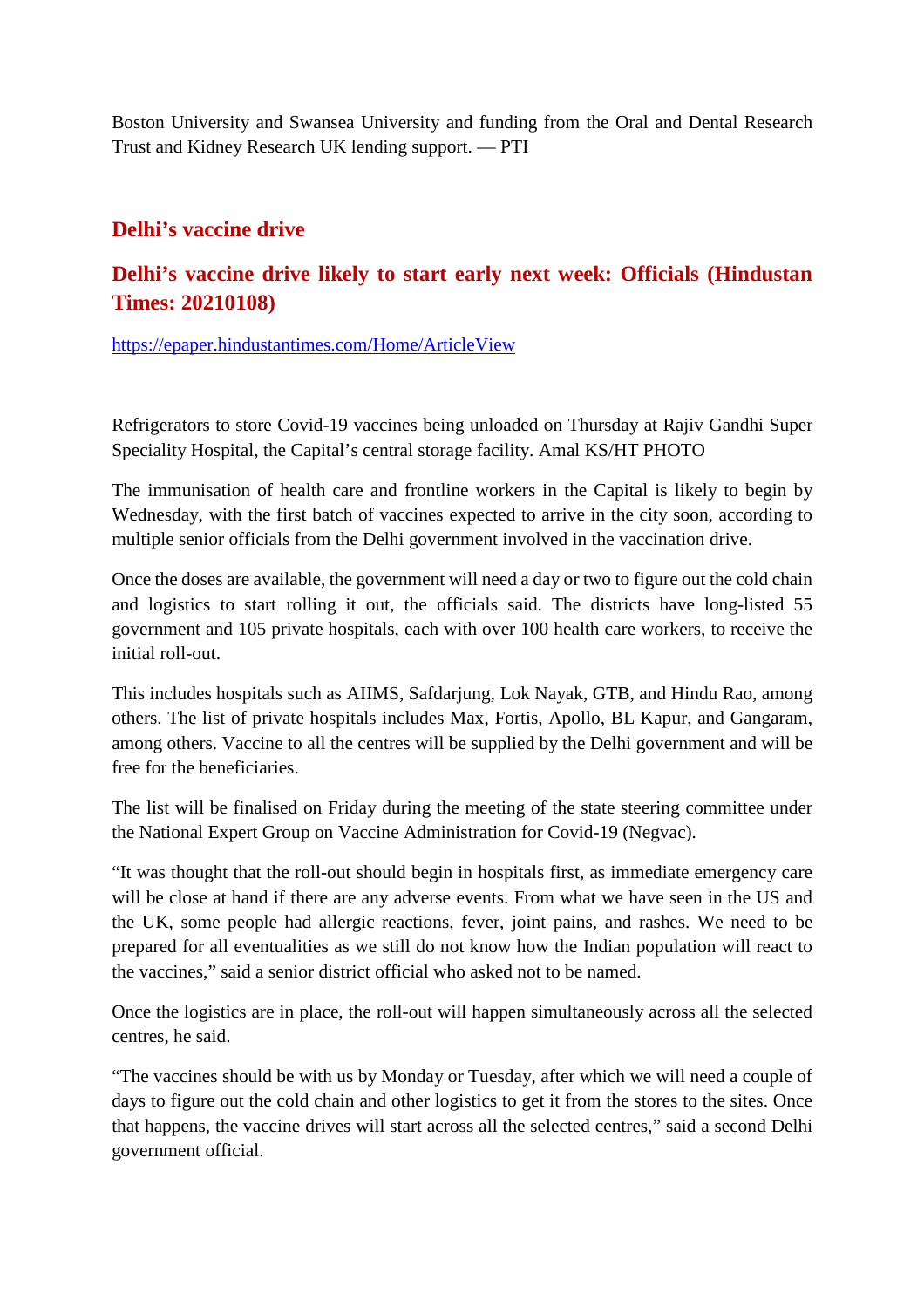Even as these preparations are in full swing, the Union government is yet to sign procurement orders with the vaccine manufacturers with some negotiations on costs and paperwork still pending, according to a senior Union health ministry official who asked not to be named. Once that happens -- expected this week, according to officials -- systems are in place for the vaccine transport to start in a day or two.

India's drugs controller on Sunday granted restricted emergency approval to two companies for their Covid-19 vaccines.

The first vaccine to become available in Delhi will likely be the Oxford-AstraZeneca vaccine, called Covishield in India, and manufactured by Pune's Serum Institute of India. The other vaccine that has been granted approval for "restricted use in emergency situations" is Bharat Biotech's Cavoxin.

The first batches of the vaccines will be kept at Delhi's central storage facility at Rajiv Gandhi Super Speciality hospital in Tahirpur. The facility has been prepared and security tightened in anticipation of the vaccine doses coming in. "The two-floor utility block in the hospital was earmarked as Delhi's central store. Around 90 deep freezers were installed in the block to store the vaccine at the required temperatures. And CCTV cameras have been installed throughout the building to ensure that the doses remain safe. The police have also been contacted to provide additional security when the vaccines arrive. The vaccines are like gold at the moment," said a third official from the Delhi government health department.

He explained the transportation plan. The vaccines will be sent from the central stores -- apart from the Rajiv Gandhi hospital, there is another one in Civil Lines -- to the respective district stores. From there, they will be transported to 621 cold chain points in the city. From here, the vaccines will be carried by five-member teams to the vaccination sites in ice packs. All the vaccine sites have also been fitted with units to store vaccines at the right temperature.

"Both the vaccines that have been approved by the drug controller have a 0.5 ml intramuscular dose. They are also stored in the same 2 to 8 degree Celsius. The vaccinators have already been trained for the same and no additional training is required," said Dr Suneela Garg, professor of community medicine at Maulana Azad Medical College who is a part of the state task force.

Several dry runs have been conducted across the city to prepare vaccine sites over the past week, and dry runs at four sites set to happen on Friday.

"After approval to the two vaccines, Delhi Government is making all the arrangements. The health care workers, frontline workers, and people over 50 years of age, or below with comorbidity will be injected in the first phase of the roll-out. Delhi has 3 lakh health care workers, and 6 lakh frontline workers. The vaccine will be first rolled out to these 9 lakh people," Delhi's health minister Satyendar Jain said on Thursday.

He said that the government will start with 500-600 vaccination sites, and gradually scale them up to a 1,000.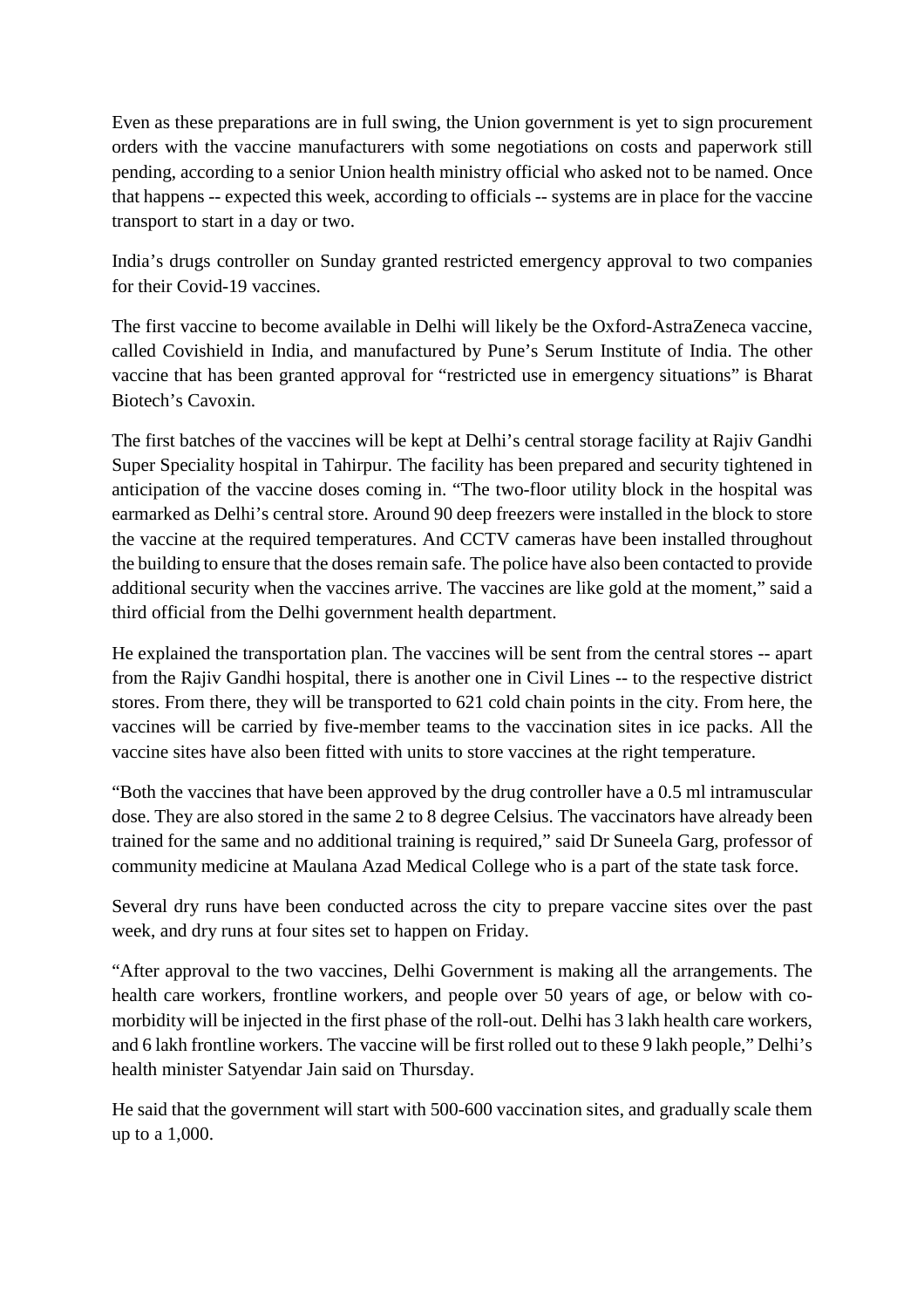There are at least 4.2 million people above the age of 50 years in the city, as per the electoral rolls, and a list of those under 50 with comorbidities is being prepared by the government, HT reported on Wednesday.

#### **No bird flu cases**

#### **No bird flu cases in city yet, sample collection ordered to check spread (Hindustan Times: 20210108)**

https://epaper.hindustantimes.com/Home/ArticleView

With at least four states across India reporting the spread of avian influenza or bird flu, Delhi on Thursday launched a large-scale sample collection drive to prevent its spread in the citystate even as wholesale rates of chicken dropped by ₹15-20 in a day, poultry traders said.

In neighbouring Gautam Budh Nagar, the divisional forest department on Thursday has restricted access to certain areas of Okhla Bird Sanctuary and closed the Surajpur wetland to visitors as a preventive measure.

Thousands of birds have died in Kerala (mostly poultry), Himachal Pradesh (migratory birds), and Rajasthan and Madhya Pradesh (crows) since the start of the outbreak in December-end.

Deputy chief minister Manish Sisodia, who is also Delhi's development and animal husbandry minister, held a meeting on Thursday to review the situation. Soon after the meeting, Sisodia put out a statement that Delhi has not reported a single case of bird flu so far.

"Doctors of all 48 veterinary hospitals of the government's animal husbandry unit are continuously monitoring the situation across Delhi. Also, 11 rapid response teams have been formed which have been asked to regularly collect samples. So far, more than 100 samples have been collected and sent to the designated lab in Jalandhar, Punjab. The report is expected on Monday," Sisodia said after the meeting.

He directed officials to keep a close watch on poultry birds being brought in from neighbouring states, and instructed them to keep a close watch on migratory bird spots, poultry markets, water bodies, zoos and other potential hot spots.

The sites from where samples are being collected include Ghazipur fish and poultry market, Shakti Sthal lake, Sanjay lake, Bhalswa horseshoe lake, Delhi zoo, and smaller water bodies in parks.

Traders said after the Central government issued advisories to states on Wednesday regarding bird flu, the impact was seen on Thursday — a drop in sales which also resulted in a price drop of ₹15-20 for a kilogram.

"In just a single day, the wholesale price of a kilogram of chicken in Delhi has reduced from ₹90 to ₹70-75. The number of trucks arriving at Ghazipur market on Thursdays is about 80,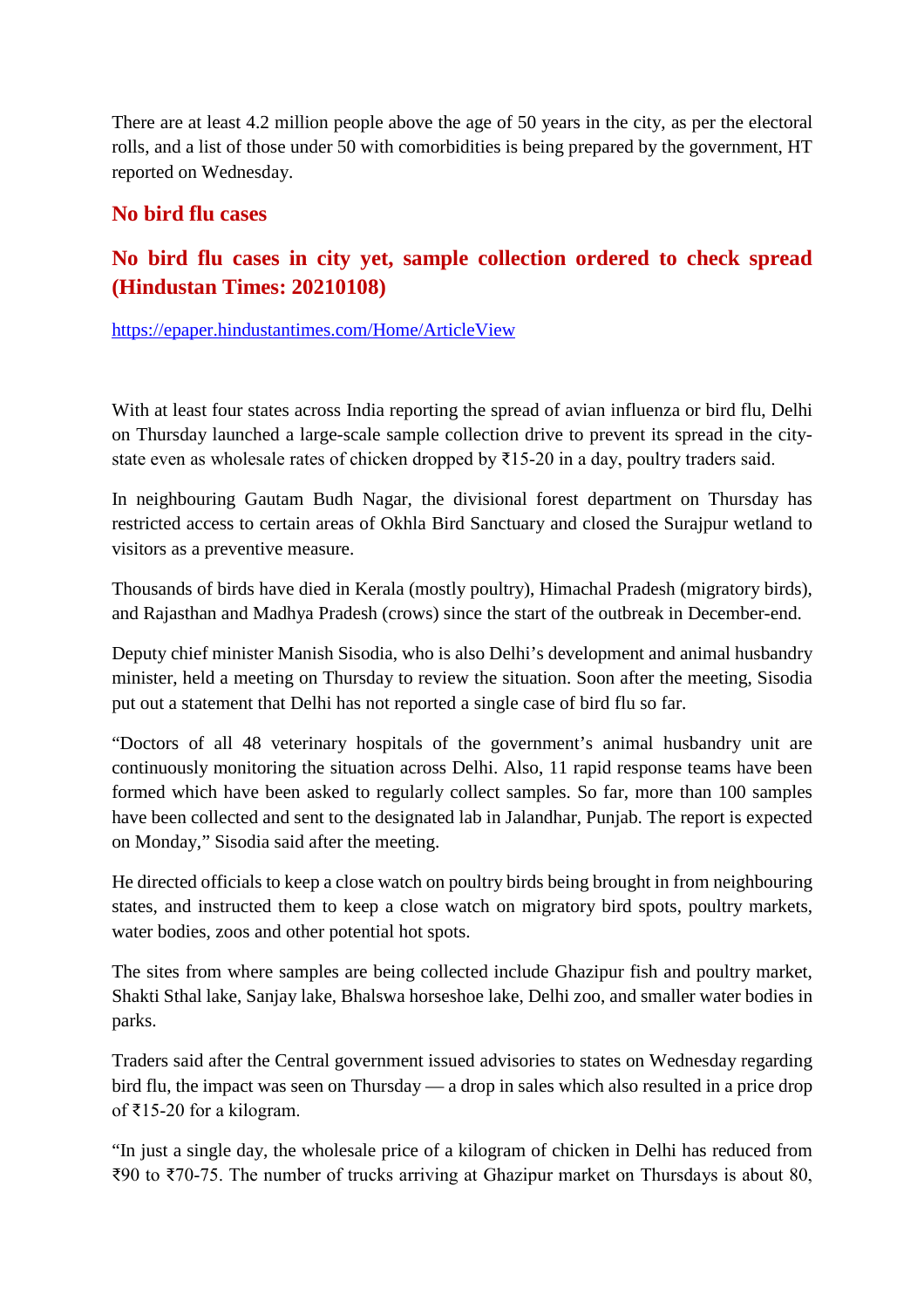and today, too, around 76 trucks arrived at the market. But people have stopped buying chicken even though there is not a single case of bird flu in the city as of now," said Iqbal Qureshi, general secretary of Ghazipur wholesale poultry association.

Traders said the price of chicken would fall further if bird flu cases start emerging in Delhi. They insisted that chicken sold in Delhi are "100% safe" as these birds undergo medical checks before being brought to the Ghazipur wholesale market.

Bird sanctuaries closed

The divisional forest department, Gautam Budh Nagar, on Thursday restricted access to certain areas of Okhla Bird Sanctuary and closed the Surajpur wetland for visitors as a preventive measure against bird flu. Forest department officials also held an inspection at the Okhla Bird Sanctuary to check for any unusual death of avifauna and later issued a caution against bird flu.

#### **600 supervisors at vaccine**

#### **600 supervisors at vaccine points for dry run today (Hindustan Times: 20210108)**

https://epaper.hindustantimes.com/Home/ArticleView

After two dry runs of the Covid-19 vaccination process over the past week at select health centres, Delhi, along with other states and union territories, will conduct a full-fledged mock drill in all its 11 districts on Friday.

Senior health officials said over 600 officials, comprising a mix of physicians and district officers, will be appointed as supervisors at vaccination centres.

"The chief district medical officers (CDMOs) have been made the nodal officers for the centres in their respective districts. Once the actual vaccination process begins, Delhi will start with about 621 session centres where the Covid-19 vaccines will be administered to registered beneficiaries after verification. Each centre will have a supervisor. In most districts, these supervisors are doctors; in a few, officers appointed by the district administration will oversee the process," a health official said, on condition of anonymity.

Dr Suneela Garg, public health expert and professor of excellence at Maulana Azad Medical College, Delhi, said apart from checking the vaccination process, a major reason for conducting a dry run in all districts is to check the efficiency of the Co-WIN mobile application.

"During the dry run, there will be several queries from the medical teams who have been trained for the exercise. The idea is to clear all possible doubts, check for problems and resolve them over the next few days," she said.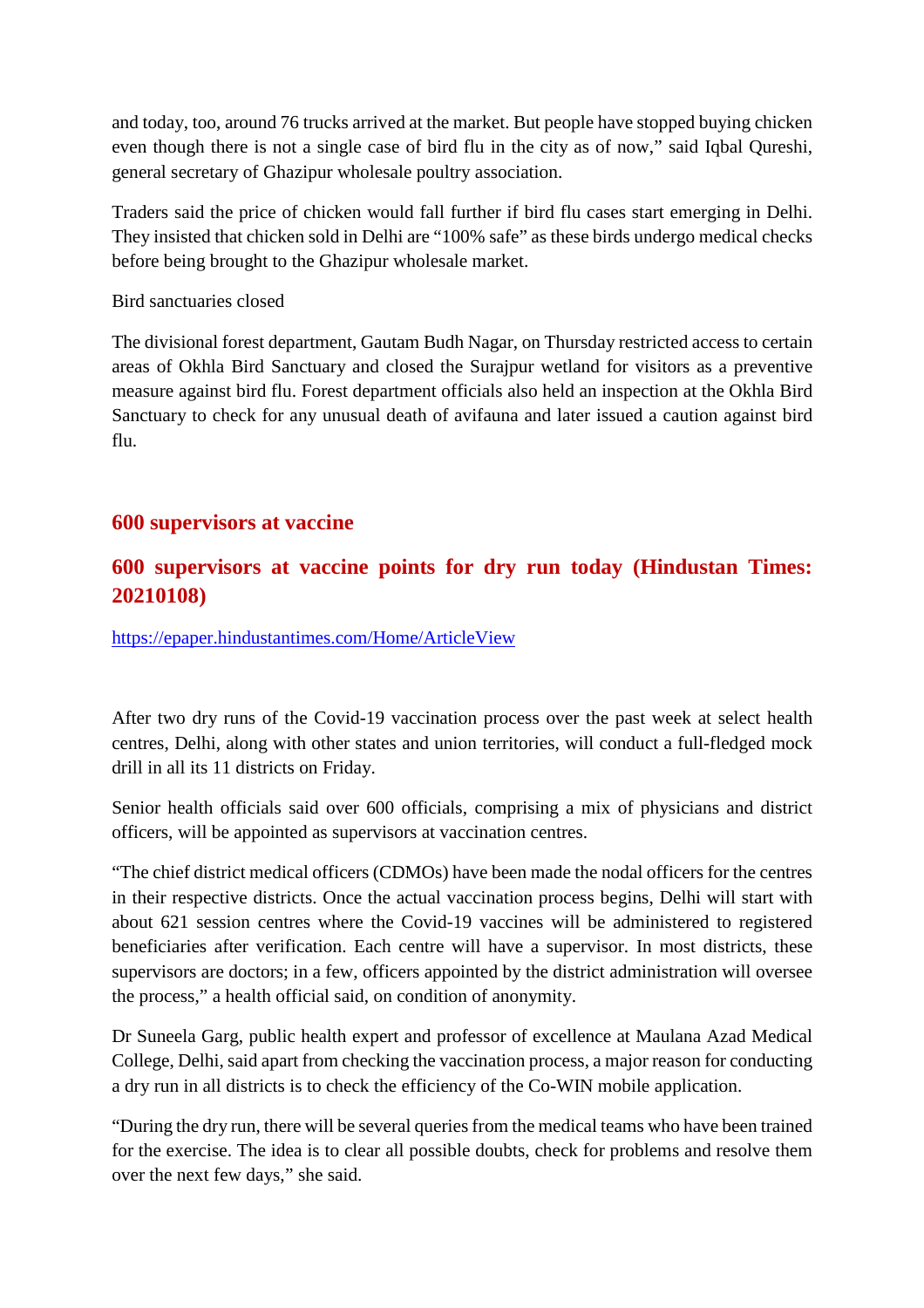On Thursday, a day before all 11 districts were to undergo the dry run, the respective nodal officers notified the health care centres where the mock drill would be held on Friday.

In the south district, 10 vaccination sites will hold the dry run. These include AIIMS Ansari Nagar, Safdarjung hospital, Phoenix hospital in Greater Kailash, Centre for Sight in Safdarjung and Focus Imaging and Research Centre Private Limited, Green Park.

The south-east district identified at least 19 facilities which include Apollo hospitals, Metropolis Healthcare Limited, Fortis hospital, Batra hospital, Holy Family hospital, Escorts hospital, Moochand Khairaiti Ram hospital and so on.

The north-west district will hold the dry run at 12 health care facilities such as Max and Fortis hospitals, Shalimar Bagh, Saroj hospital and so on.

The New Delhi district will conduct the dry run at four locations --in the northern railway central hospital, Primus hospital, MCD school in Rangpuri which has been linked to a government maternity and child care centre in the area and Fortis Vasant Kunj.

The first dry run was conducted at three select health care centres of Delhi on Sunday, while the second dry run happened at around 66 sites on Wednesday.

The Delhi government said all these centres will also be vaccination centres when the final immunisation drive is rolled out.

#### **Flu in full flight**

#### **Flu in full flight: On the avian flu outbreak (Hindustan Times: 20210108)**

https://www.thehindu.com/opinion/editorial/flu-in-full-flight-the-hindu-editorial-on-theavian-flu-outbreak/article33523043.ece

The avian flu must be stopped before sustained transmission among humans

Just three months after India declared itself to be free of the avian influenza outbreak, the highly pathogenic avian influenza subtypes, H5N1 and H5N8, have been reported from a dozen epicentres in four States — Rajasthan, Madhya Pradesh, Himachal Pradesh and Kerala. In addition, thousands of poultry birds have died in Haryana, while Jharkhand and Gujarat, too, have sounded an alarm; the cause in these three States is still unknown. The two subtypes have targeted different birds — crows in Rajasthan and Madhya Pradesh, migratory birds in Himachal Pradesh, and poultry in Kerala. While tests have confirmed H5N1 for causing the deaths of over 2,000 migratory birds in Himachal Pradesh, H5N8 has been identified for killing thousands of poultry in Kerala, and hundreds of crows in Rajasthan and Madhya Pradesh. In a bid to stop the spread, as on Wednesday over 69,000 birds, including ducks and chickens, were culled in Alappuzha and Kottayam as per India's 2015 National Avian Influenza Plan. Other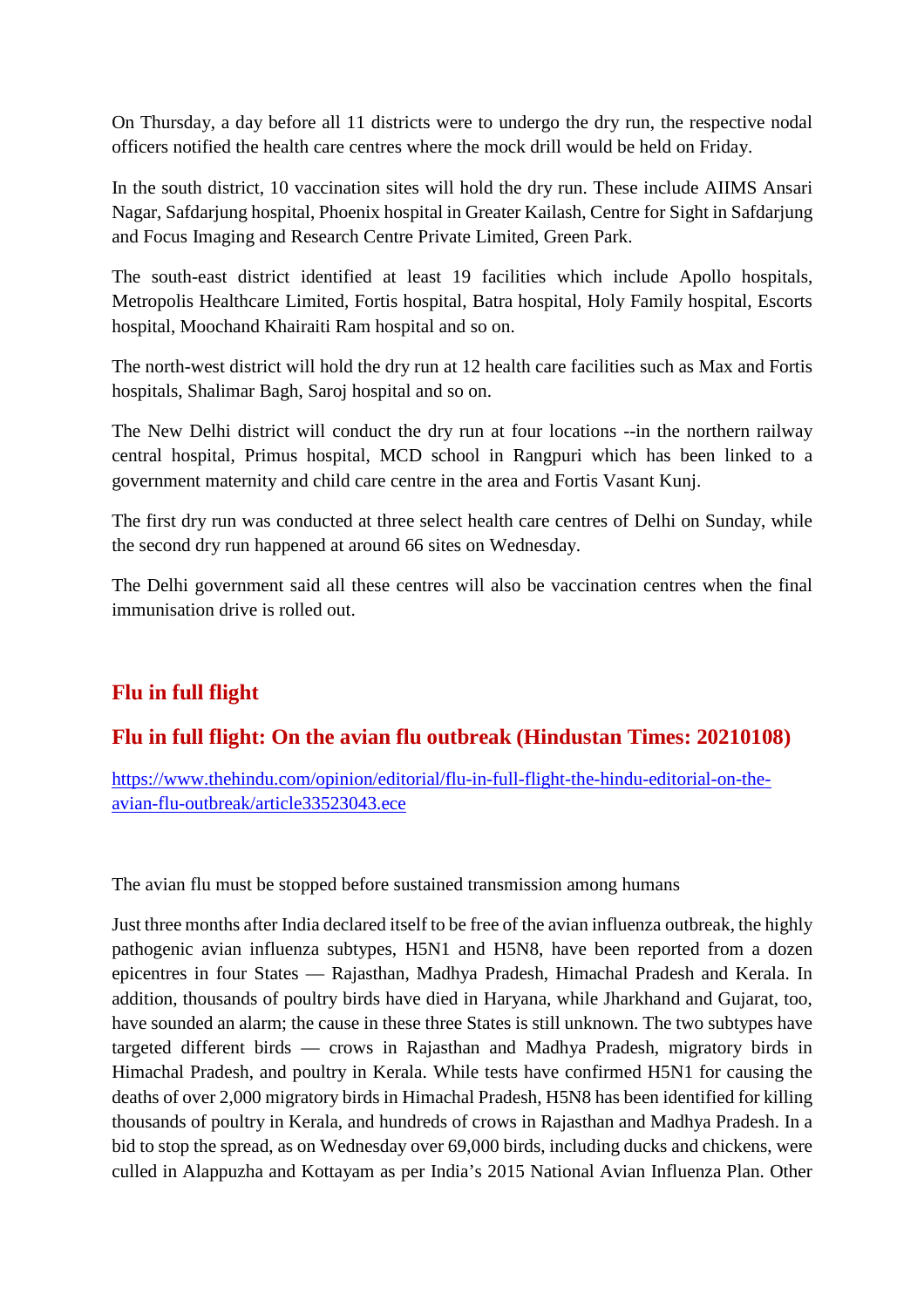States have been asked to be vigilant of any unusual deaths or disease outbreak signs amongst birds, particularly migratory ones. Migratory birds have been largely responsible for longdistance transmission of the virus into India during winter. It then spreads through local movement of residential birds and poultry. Movement of men and material from poultry farms too has been a cause for further spread. This is why States have been asked to strengthen biosecurity of poultry farms, disinfection and proper disposal of dead birds. With backyard rearing of poultry birds common, the task of elimination will be particularly difficult.

A recent European Food Safety Authority report says 561 avian influenza detections were made between August-December in 15 European countries and the U.K. The virus was predominantly found in wild birds, and a few in poultry and captive birds. H5N1 and H5N8 were two of three subtypes found in Europe. Genetic analysis helped confirm the spread from Asia to west-central Europe, suggesting a "persistent circulation of this virus strain, likely in wild birds in Asia". While avian influenza virus crossing the species barrier and directly infecting humans happens occasionally, human-to-human spread has been rare. But mutations or genetic reassortment of an avian influenza A virus and a human influenza A virus in a person can create a new influenza A virus that could likely result in sustained transmission between humans, thus increasing the risk of a pandemic influenza. Hence, all efforts should be directed at stamping out the outbreaks in the affected States. It is also important to undertake genome sequencing of virus samples to track the evolution of the virus.

#### **Smoking**

#### **Stop smoking to reduce risk of Covid symptoms (New Kerala: 20210108)**

https://www.newkerala.com/news/2021/3972.htm

You smoke, you are at an increased risk of catching Covid-19 symptoms than non-smokers, a new study suggests.

The findings, published in the journal Thorax, showed that smokers were 29 per cent more likely to report more than five symptoms associated with Covid-19.

And 50 per cent more likely to report more than ten, including loss of smell, skipping meals, diarrhoea, fatigue, confusion or muscle pain.

"Our results clearly show that smokers are at increased risk of suffering from a wider range of Covid-19 symptoms than non-smokers," said the lead researcher, Mario Falchi from the King's College London.

For the study, the team analysed data from an app. Of the participants of the app, 11 per cent were smokers. This is a lower proportion than the overall UK population of 14.7 per cent.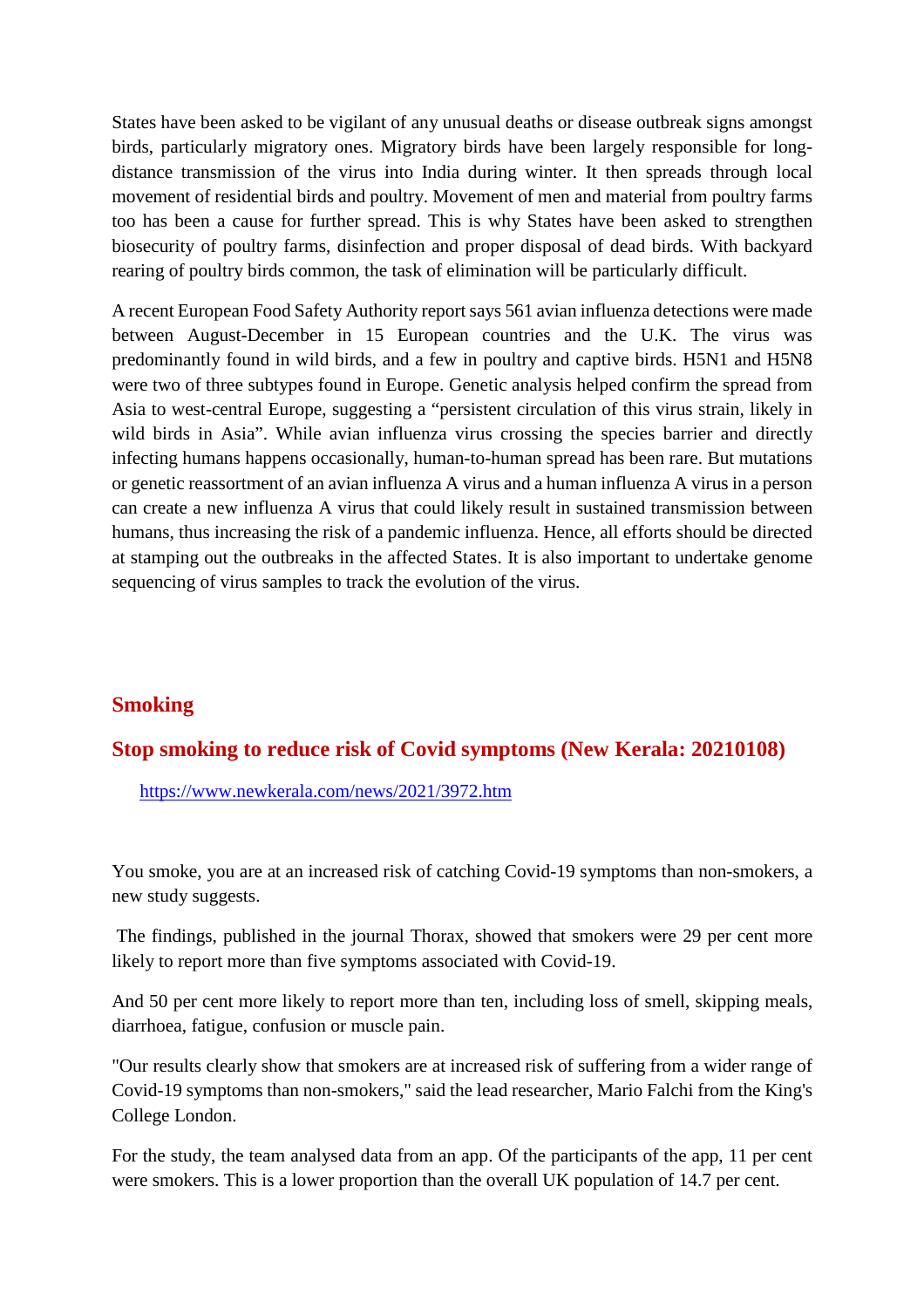While more than a third of users reported not feeling physically well during the period of study, current smokers were 14 per cent more likely to develop the classic triad of symptoms suggesting diagnosis of Covid-19 -- fever, persistent cough and shortness of breath -- compared to non-smokers.

Current smokers were also more likely to have a higher symptom burden than non-smokers.

Additionally, current smokers who tested positive for Sars-CoV-2 were more than twice as likely as non-smokers to attend hospital.

The researchers recommended that a smoking cessation strategy be included as an element to address Covid-19, as smoking increased both the likelihood of symptomatic disease and disease severity.

Reduction in smoking rates could also reduce the health system burden from other smokingrelated conditions that require hospitalisation.

#### **Covid**

#### **Covid can increase risk of death among acute heart failure patients (New Kerala: 20210108)**

https://www.newkerala.com/news/2021/4154.htm

Patients with acute heart failure nearly double their risk of dying if they get Covid-19, researchers, including one of Indian-origin, said emphasising the need for patients with heart failure to take extra precautions.

"Our results support prioritising heart failure patients for Covid-19 vaccination once it is available," said the lead researcher Amardeep Dastidar, Consultant Interventional Cardiologist at North Bristol NHS Trust and Bristol Heart Institute, UK.

"In the meantime, heart failure patients of all ages should be considered a high-risk group and be advised to maintain social distance and wear a face mask to prevent infection," he added.

Heart failure refers to progressive weakening of the heart's pump function with symptoms of breathlessness, ankle swelling and fatigue. Sudden and severe worsening of symptoms is called acute heart failure -- this is a medical emergency and requires admission to hospital for intravenous medication and intensive monitoring.

For the study, the team examined referral rates for acute heart failure during the pandemic and 30-day mortality. The analysis included 283 patients with acute heart failure. Two-thirds of the patients had chronic heart failure and presented with acute deterioration.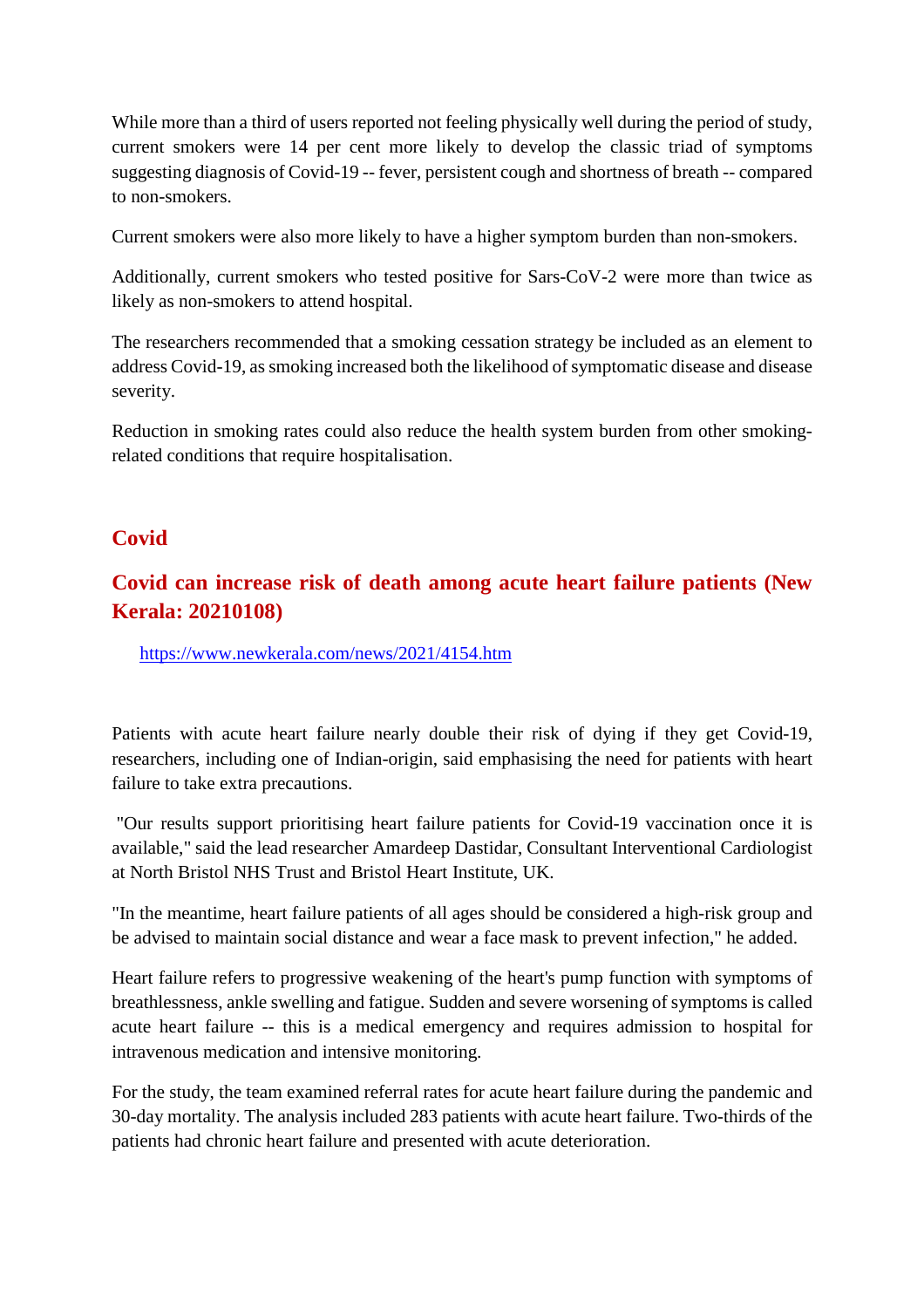There was a substantial, but statistically non-significant, drop in admissions for acute heart failure during the pandemic.

A total of 164 patients were admitted in the eight weeks before-Covid compared to 119 patients after-Covid - a 27 per cent reduction. The 30-day mortality rate of patients with acute heart failure nearly doubled during the pandemic. Some 11 per cent of patients in the before-Covid group died within 30 days compared to 21 per cent of the after-Covid group.

"This may suggest a direct interaction or susceptibility to worse outcomes for acute heart failure patients with superimposed Covid infection," the researcher said. "It is noteworthy that our region had very low rates of Covid infection during the study and yet a connection with higher mortality was still apparent," he added.

#### **Vitamin D deficiencies**

#### **Human migration patterns are connected to Vitamin D deficiencies: Study (New Kerala: 20210108)**

https://www.newkerala.com/news/2021/3790.htm

A new study in the Oxford Economic Papers found that people's ability to synthesize Vitamin D from sunlight declines with skin pigmentation, and unveiled the direct association of its deficiency with a higher risk of mortality.

According to the study, the migration flows in the last 500 years from high sunlight regions to low sunlight regions influence contemporary health outcomes in destination countries.

The researchers here noted that Vitamin D deficiency can cause a higher risk of mortality, from illnesses including cardiovascular disease, type 1 and type 2 diabetes, hypertension, and certain cancers. Recent research even finds that Vitamin D affects the severity of COVID-19.

Researchers here focused on groups from high sunlight regions that migrated to low sunlight regions between 1500 and at present. The resulting population shifts caused the risk of Vitamin D deficiency to rise substantially. The researchers explored the aggregate health consequences of such migration over a long historical perspective.

Researchers here constructed a measure that peroxide the risk of Vitamin D deficiency in a given population. The measure tracked the difference between sunlight intensity in the ancestral place of residence of the population, as well as the actual level of sunlight intensity at the place of current residence.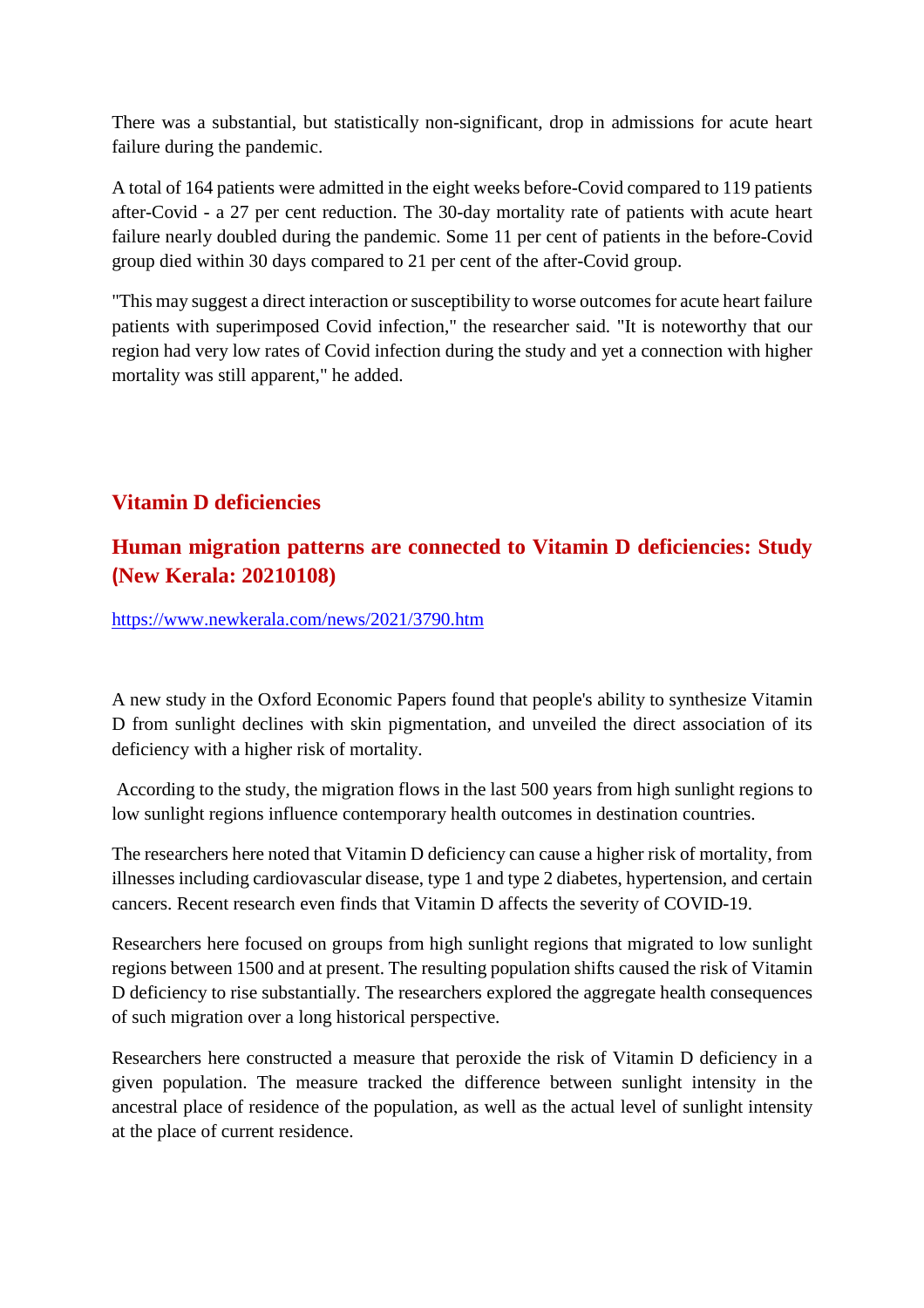Using the difference between ancestor and ambient sunlight as a measure of the potential risk of Vitamin D deficiency, researchers then examined its explanatory power in relation to life expectancy around the world. Researchers found that a greater risk of Vitamin D deficiency is negatively correlated with life expectancy, all else equal.

Researchers here noted that at present, there is widespread awareness of the harmful effects of excessive exposure to sunlight, which leads people to try to prevent sunburn through methods like sunscreen and limited outdoor exposure.

Effective treatments for skin cancer are also widely available. People also spend more time indoors than their prehistoric ancestors, which lowers their exposure to sunlight. Consequently, the risk of premature death due to excessive sun exposure has decreased since prehistoric times.

However, the lower exposure times to sunlight increases the risk of Vitamin D deficiency, particularly in people with higher skin pigmentation, whose ancestors came from high sunlight regions.

Ultimately the researchers here concluded that a migration-induced imbalance between the intensity of skin pigmentation and ambient sunlight can both relate and explain present-day global health differences Low sunlight regions that have received substantial immigration from high sunlight regions experience lower life expectancy than would have been the case in the absence of such migration flows.

"This research is important because it is the first research to document a link between an increased risk of Vitamin D deficiency and differences in life expectancy across countries and regions. It thus serves to highlight the potentially huge benefit in terms of additional life years of taking Vitamin D supplements, particularly during the autumn and winter" said author Dr. Thomas Barnebeck Andersen.

#### **Gut disease**

#### **Gut disease linked to brain injury in premature infants: Study (New Kerala: 20210108)**

https://www.newkerala.com/news/2021/3748.htm

Physicians have long known that necrotizing enterocolitis (NEC), a potentially lethal inflammatory condition that destroys a premature infant's intestinal lining, is often connected to the development of severe brain injury in those infants who survive. However, the means by which the diseased intestine 'communicates' its devastation to the newborn brain has remained largely unknown.

Now, working with mice, researchers at Johns Hopkins Medicine and the University of Lausanne in Switzerland have identified that missing link -- an immune system cell that they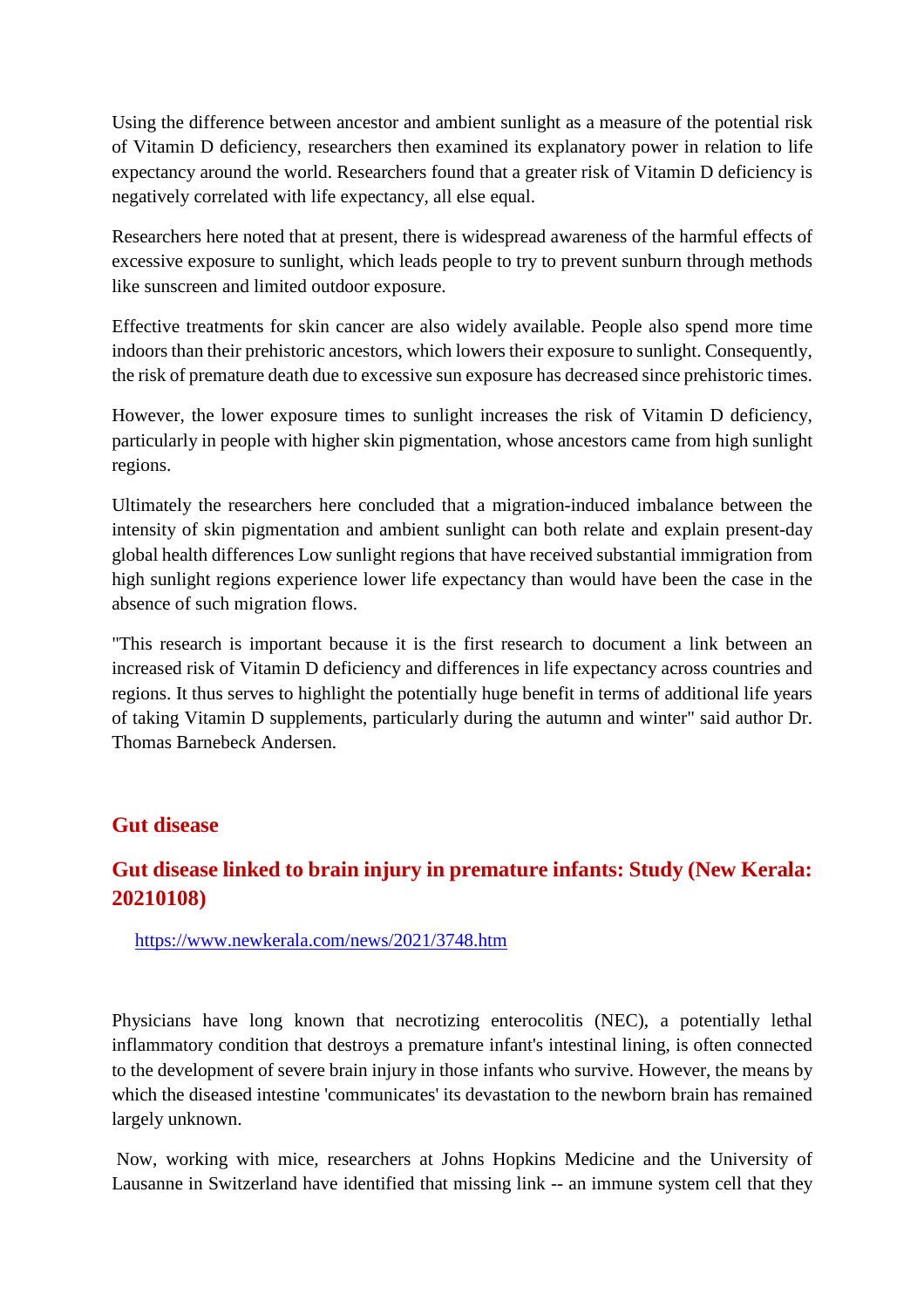say travels from the gut to the brain and attacks cells rather than protect them as it normally does.

The team's findings have been published in the journal Science Translational Medicine.

Seen in as many as 12% of infants weighing less than 3.5 pounds at birth, NEC is a rapidly progressing gastrointestinal emergency in which bacteria invade the wall of the colon and cause inflammation that can ultimately destroy healthy tissue at the site. If enough cells become necrotic (die) so that a hole is created in the intestinal wall, bacteria can enter the bloodstream and cause life-threatening sepsis.

Researchers at Johns Hopkins Medicine and the Fred Hutchinson Cancer Research Center found that animals with NEC make a protein called toll-like receptor 4 (TLR4) that binds to bacteria in the gut and precipitates the intestinal destruction. They also determined that TLR4 simultaneously activates immune cells in the brain known as microglia, leading to white matter loss, brain injury, and diminished cognitive function.

For this study, the researchers speculated that CD4+ T lymphocytes -- immune system cells also known as helper T cells -- might be the link. CD4+ T cells get their 'helper' nickname because they help another type of immune cell called a B lymphocyte (or B cell) respond to surface proteins -- antigens -- on cells infected by foreign invaders such as bacteria or viruses.

Activated by the CD4+ T cells, immature B cells become either plasma cells that produce antibodies to mark the infected cells for disposal from the body or memory cells that remember the antigen's biochemistry for a faster response to future invasions.

 $CD4+T$  cells also send out chemical messengers that bring another type of T cell  $-$  known as a killer T cell -- to the area so that the targeted infected cells can be removed. However, if this activity occurs in the wrong place or at the wrong time, the signals may inadvertently direct the killer T cells to attack healthy cells instead.

In the first of a series of experiments, the researchers induced NEC in infant mice and then examined their brains. As expected, the tissues showed a significant increase in CD4+ T cells as well as higher levels of a protein associated with the increased microglial activity.

In a follow-up test, the researchers showed that mice with NEC had a weakened blood-brain barrier -- the biological wall that normally prevents bacteria, viruses, and other hazardous materials circulating in the bloodstream from reaching the central nervous system.

Next, the researchers determined that accumulating CD4+ T cells were the cause of the brain injury seen with NEC. They did this first by biologically blocking the movement of the helper T cells into the brain and then in a separate experiment, neutralizing the T cells by binding them to a specially designed antibody. In both cases, microglial activity was a subdued, and white matter in the brain was preserved.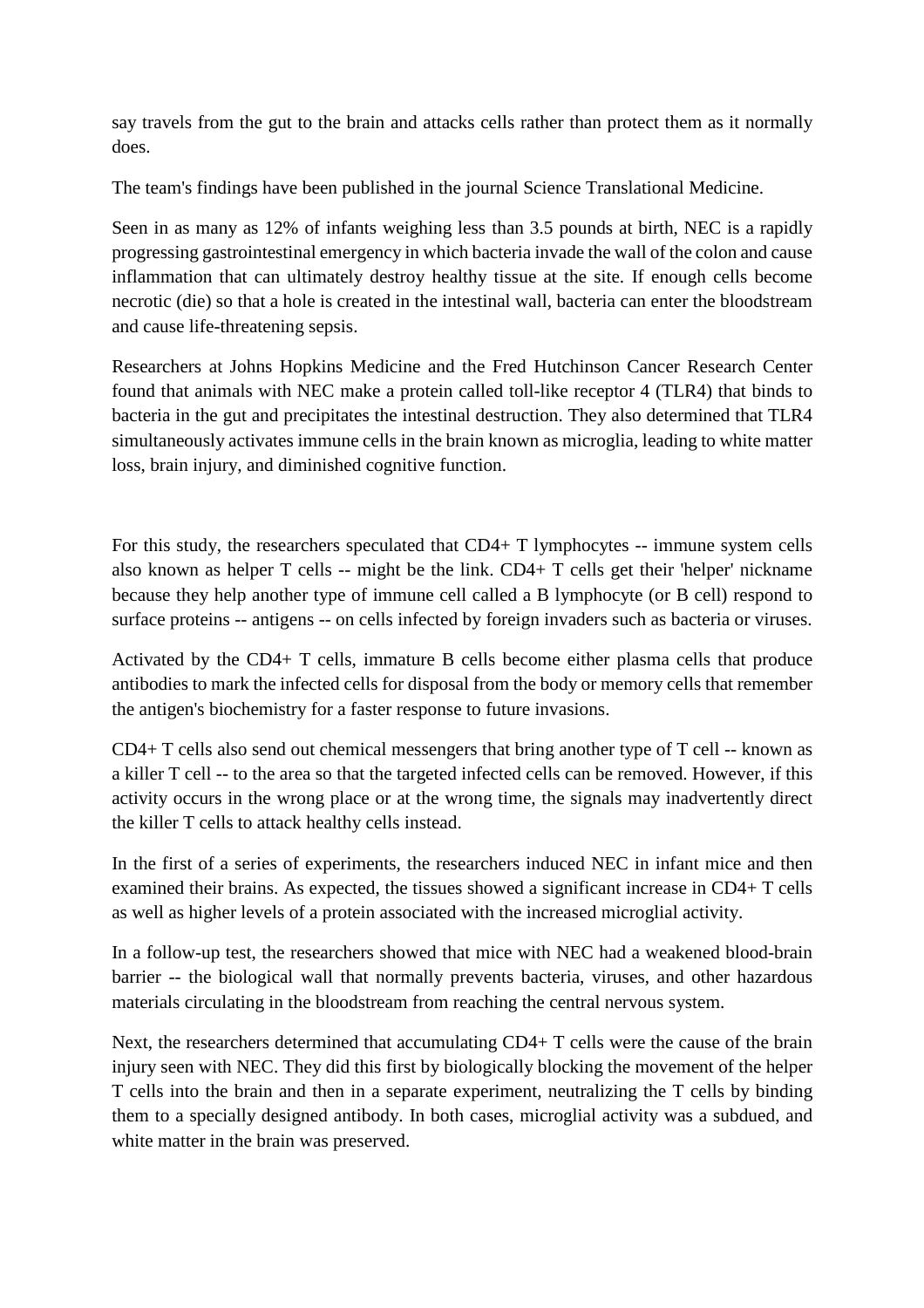To further define the role of CD4+ T cells in brain injury, the researchers harvested T cells from the brains of mice with NEC and injected them into the brains of mice bred to lack both T and B lymphocytes. Compared with control mice that did not receive any T cells, the mice that did receive the lymphocytes had higher levels of the chemical signals which attract killer T cells.

The researchers then sought to better define how the accumulating CD4+ T cells were destroying white matter actually, a fat called myelin that covers and protects neurons in the brain and facilitates communication between them. To do this, they used organoids, mouse brain cells grown in the laboratory to simulate the entire brain. Brain-derived CD4+ T cells from mice with NEC were added to these laboratory "mini-brains" and then examined for several weeks.

After adding IFN-gamma alone to the organoids, the researchers saw the same increased levels of inflammation and reduction of myelin that they had seen in mice with NEC. When they added an IFN-gamma neutralizing antibody, cytokine production was significantly reduced, inflammation was curtailed, and white matter was partially restored.

The researchers concluded that IFN-gamma directs the process leading to NEC-related brain injury. Their finding was confirmed when an examination of brain tissues from mice with NEC revealed higher levels of IFN-gamma than in tissues from mice without the disease.

Next, the researchers investigated whether CD4+ T cells could migrate from the gut to the brain of mice with NEC. To do this, they obtained CD4+ T cells from the intestines of infant mice with and without NEC. Both types of cells were injected into the brains of infant mice in two groups -- one set that could produce the protein Rag1 and one that could not. Rag1-deficient mice do not have mature T or B lymphocytes.

The Rag1-deficient mice that received gut-derived helper T cells from mice with NEC showed the same characteristics of brain injury seen in the previous experiments. T cells from both mice with and without NEC did not cause brain injury in mice with Rag1, nor did T cells from mice without NEC in Rag1-deficient mice. This showed that the gut-derived helper T cells from mice with NEC were the only ones that could cause brain injury.

In a second test, gut-derived T cells from mice with and without NEC were injected into the peritoneum -- the membrane lining the abdominal cavity -- of Rag1-deficient mice. Only the intestinal T cells from mice with NEC led to brain injury.

This finding was confirmed by genetically sequencing the same portions from both the brainderived and gut-derived T lymphocytes from mice with and without NEC. The sequences of the helper T cells from mice with NEC, on average, were 25% genetically similar while the ones from mice without NEC were only 2% alike.

In a final experiment, the researchers blocked IFN-gamma alone. Doing so provided significant protection against the development of brain injury in mice with severe NEC. This suggests, the researchers say, a therapeutic approach that could benefit premature infants with the condition.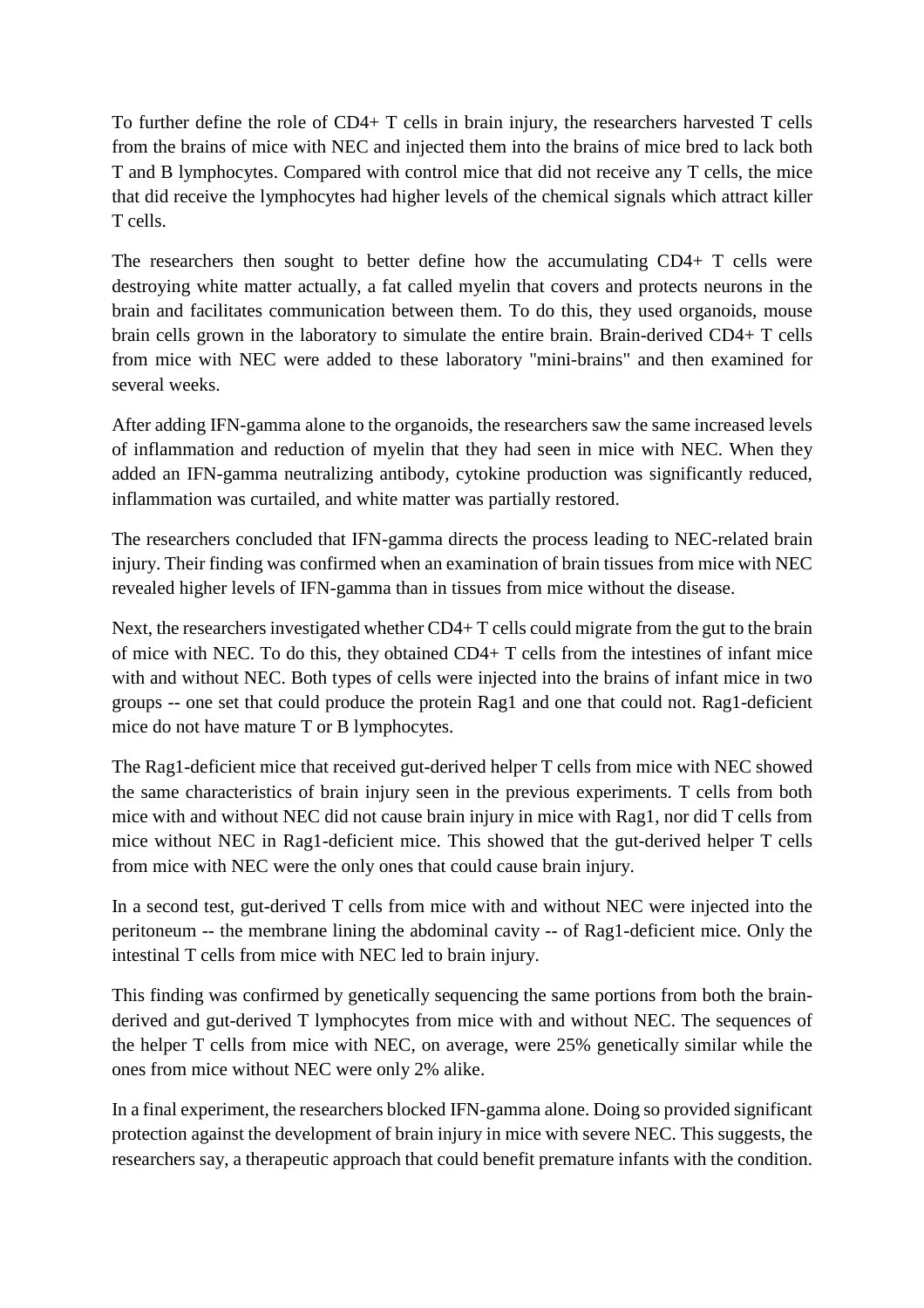Based on these findings, researchers said measures for preventing this type of brain injury, including therapies to block the action of INF-gamma, may be possible.

#### **Flu (Hindustan: 20210108)**

https://epaper.livehindustan.com/imageview\_559284\_86374450\_4\_1\_08-01-2021\_3\_i\_1\_sf.html

# दहशत:यूपी-गुजरात में बर्ड फ्लू की दस्तक, कई राज्य अलर्ट पर

नई दिल्ली | विशेष संवाददाता

केंद्र सरकार की ओर से जारी परामर्श के बीच गुरुवार को उत्तर प्रदेश व गुजरात में भी बर्ड फ्लू ने दस्तक दे दी। हालांकि, दिल्ली बर्ड फ्लू ने दस्तक नहीं दी है। अब तक सात राज्यों में यह बीमारी फैल चुकी है। चार ने इसकी पुष्टि कर दी है। केंद्र व राज्य सरकारें इसे लेकर पूरी तरह से सतर्क है।

यही स्थिति बनी रही तो इस महामारी के परे देश मे फैलने का खतरा पैदा हो

## राज्यों को परामर्श जारी

पशपालन विभाग ने परामर्श में राज्यों से बर्ड फ्लू का प्रसार को रोकने के लिए कार्य योजना लागू करने को कहा है। पक्षियों की असामान्य मौत तूरंत सूचना भेजने को कहा है।

सकता है। इसके साथ ही बर्ड फ्लू से जुड़ी तमाम घटनाक्रमों पर निगरानी के लिए दिल्ली एनसीआर में एक नियंत्रण कक्ष स्थापित किया है। राजस्थान, मध्य

### सतर्कता बरतने के निर्देश

दिल्ली में कई इलाकों में हाई अलर्ट जारी किया गया है। इनमें पुरानी दिल्ली के इलाके व गीता कॉलोनी, जाफराबाद, आदि शामिल हैं।  $\blacktriangleright$  जांच के बाद प्रवेश के 04

प्रदेश, हिमाचाल प्रदेश, हरियाणा व केरल में बर्ड फ्लू संक्रमण की पृष्टि हो चुकी है।

▶ केंद्रीय टीम पहुंची पेज 14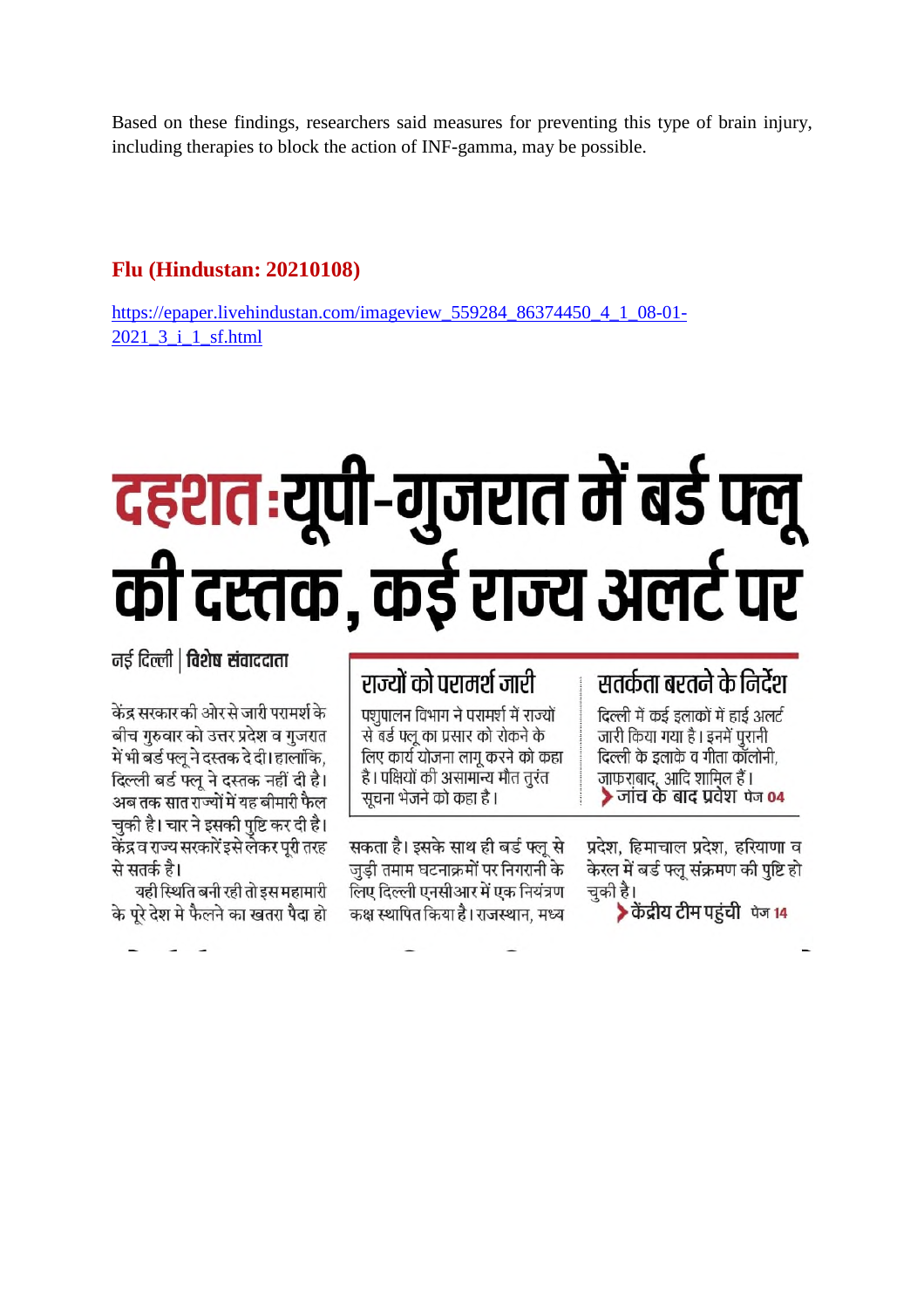#### **Infection (Hindustan: 20210108)**

https://epaper.livehindustan.com/imageview\_559284\_86367868\_4\_1\_08-01- 2021\_3\_i\_1\_sf.html

#### दावाः येल, वाशिंगटन और स्टैनफोर्ड विश्वविद्यालयों के वैज्ञानिकों ने कहा-यह बेहतर विकल्प संक्रमण रोकने में टीके की एक खुराक भी कारगर नई दिल्ली | हिन्दुस्तान ब्यूरो डस तरह निकाला निष्कर्ष आज देशव्यापी पूर्वाभ्यास

कोरोना वैक्सीन की एक खराक भी बडे स्तर पर संक्रमण रोकने में कारगर हो सकती है। दुनिया के शीर्ष वैज्ञानिकों का मानना है कि सीमित आबादी को टीके की दो खुराक देने से बेहतर है कि एक खराक वाली वैक्सीन देकर ज्यादा से ज्यादा लोगों को बचाया जाए।

लंबा वक्त लगेगाः येल. वाशिंगटन और स्टैनफोर्ड विश्वविद्यालय के वैज्ञानिकों के शोध के मुताबिक, वर्तमान में 90



फीसदी से अधिक प्रभाव वाले टीकों को आपात मंजुरी दी गई है, उनकी निश्चित अवधि में दो खराक लेनी होगी। इसमें लंबा समय लगेगा। वैज्ञानिकों की सलाहः शोध

ताउम्र प्रभाव देने वाली टीके की एक खुराक दी गई। इसका प्रभाव 55% था, जबकि ९५% प्रभाव वाले अन्य या, जबाक 50% बनाव बारा ठाऱ्या<br>टीकों की दो खुराक देने की जरूरत थी। वहीं, छह माह तक रोगों से प्रतिरक्षा देने वाले एक खुराक के टीके का प्रभाव 75% तक आंका गया।

करने वाले वैज्ञानिकों ने सलाह दी कि 75 प्रतिशत प्रभाविकता वाली एक खराक लोगों को दें। इस आधार पर ज्यादा आबादी वाले देश अपने यहां बडी आबादी को कम समय में

कोरोना टीकाकरण की तैयारियों को लेकर शुक्रवार को देश भर में पूर्वाभ्यास किया जाएगा। स्वास्थ्य मंत्री डॉ . हर्षवर्धन ने गुरुवार को राज्यों के स्वास्थ्य मंत्रियों के साथ वर्चअल बैठक कर तैयारियों का जायजा लिया। > ब्योरा पेज 17

टीका पहुंचा सकेंगे। यह कदम संक्रमण से कुछ हद तक लोगों को प्रतिरक्षा देगा। यह अध्ययन एनल्स ऑफ इंटरनल मेडिसिन जर्नल में प्रकाशित हुआ है।

#### **Health Care Services Hindustan: 20210108)**

https://epaper.livehindustan.com/imageview\_559286\_86583536\_4\_1\_08-01-2021\_5\_i\_1\_sf.html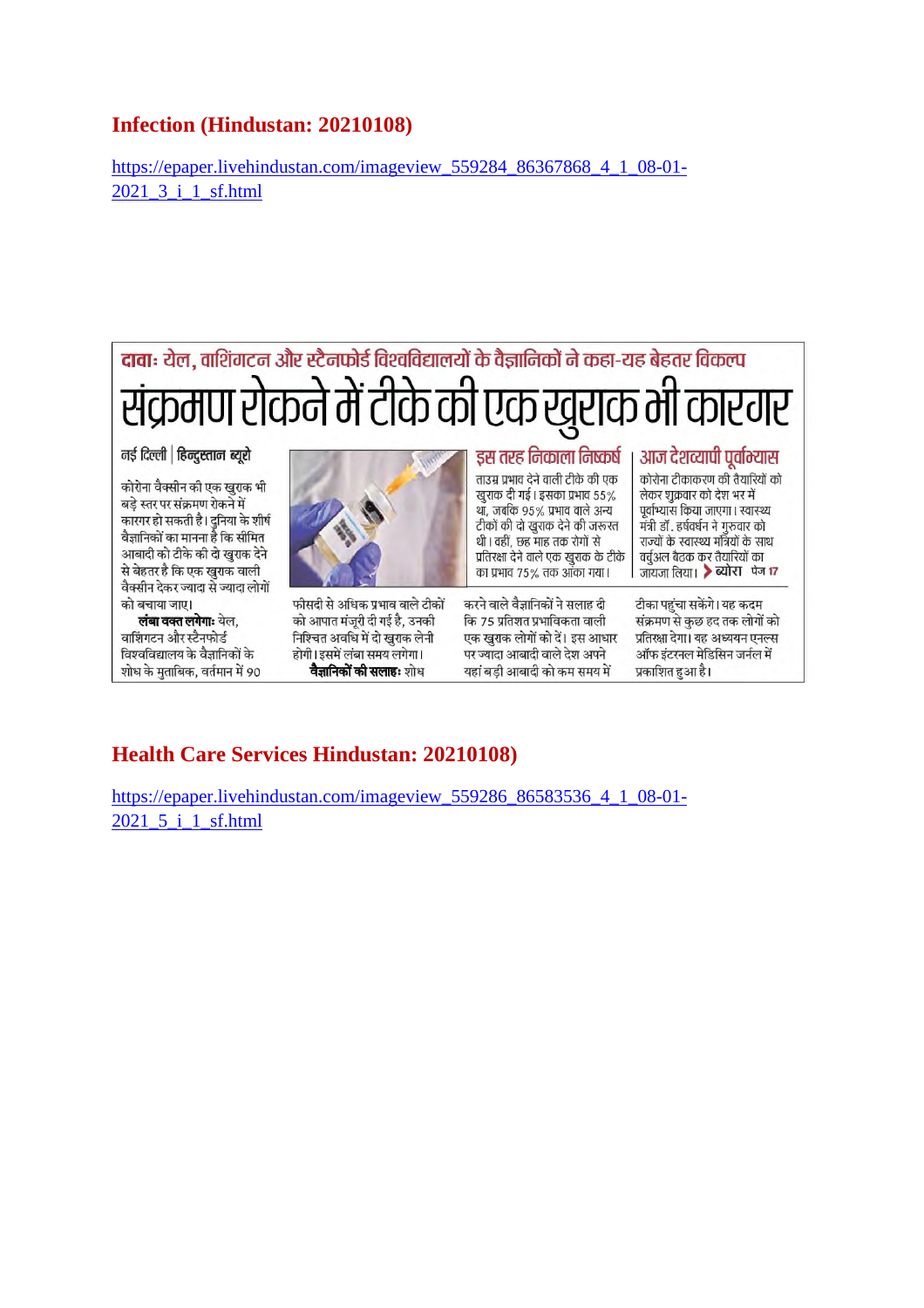संकट : बकाया वेतन न मिलने से नर्सिंग-पैरामेडिकलकर्मी हडताल पर गए. दोनों अस्पतालों में मरीजों की परेशानी बढी

हिंदूराव-राजनबाबू अस्पताल में नर्सिंग सेवा टप

#### नई दिल्ली | वरिष्ट संवाददाता

उत्तरी दिल्ली नगर निगम के दो उत्तर प्रदेशी कार्य मनन के प्रा<br>अस्पतालोहिंदूराव और राजनबाबू टीबी<br>अस्पताल में नर्सिंग कर्मचारी और पैरामेडकिल कर्मचारियों ने गुरुवार को ददवाल का प्रेलान कर दिया। ०००० - २००० - २००० - २०००<br>कर्मचारियों का कहना है कि कई महीनों से बकाया वेतन न मिलने से उन्हें यह कदम उठाने को मजबूर होना पड़ा है। हड़ताल से दोनों अस्पतालों में भर्ती मरीजों को परेशानी का सामना करना पड़ रहा है।

......<br>हड़ताल की घोषणा के बाद देरशाम को -<br>कुछ समय के लिए इमरजेंसी में नए<br>मरीजों को भर्ती रोक दी गई थी। दिल्ली के सबसे बड़े टीबी अस्पताल राजन<br>बाब टीबी अस्पताल में कर्मचारियों ने मरीजों को हड़ताल का ऐलान होने की जानकारी देकर कहा कि अब वे या तो अपने घर चले जाएं या किसी दूसरे अस्पताल में जाकर इलाज करा लें।

मजबूरी में उठाया कदम : नाराज नयं कर्मचारियों का कहना था कि नस फन पारिता का कहना था। क<br>लगातार वेतन न मिलने से वे बुरी तरह .<br>परेशान हो गए हैं। ऐसे में मजबूर होकर<br>होकर हड़ताल पर जाना पड़ रहा है। हिंदूराव अस्पताल की नर्सिंग युनियन की



.<br>बकाया वेतन की मांग को लेकर नई दिल्ली में गुरुवार को प्रदर्शन करते तीनों नगर–निगमों के कर्मचारी। • ब्लंबा

.<br>ओर जारी पत्र में लिखा गया है कि सभी

वार्डों. इमरजेंसी से नर्स कर्मचारियों ने

राजन बाबू टीबी अस्पताल में भर्ती 32 वर्षीय मरीज सुशांत (बदला नाम ) पत्मनरी एडिमा से पीड़ित है ।<br>तीन दिन पहले ही वे अस्पताल के न्यू पीसी वार्ड में भर्ती हुए हुए हैं । गुरुवार को हड़ताल के ऐलान के<br>| बाद उन्हें वहां मौजूद कर फेफडे में पानी भरा. मरीज गहार लगाता रहा //

अपनी सेवाएं बंद कर दी हैं। इन कमिंयों को काफी परेशानी का गौरतलब है कि वेतन न मिलने से सामना करना पड़ रहा है।

## नगर निगमों के हजारों कर्मी भी हड़ताल पर गए

नई दिल्ली | प्रमुख संवाददाता

दिल्ली की तीनों नगर निगमों की करीब की मांग को लेकर गुरुवार से अनिश्चिकालीन कामबंद हड़ताल पर चले गए। उपराज्यपाल आवास पर घरना देने जा रहे कर्मचारियों को पुलिस .<br>ने सिविल लाइंस जोन के कार्यालय<br>परिसर से आगे नहीं बढ़ने दिया।पुलिस ्<br>ने 11 प्रदर्शनकारियों को हिरासत में<br>लेकर देर शाम उन्हें छोड दिया।

.<br>तीनों निगमों की कॉन्फेडरेशन ऑफ ्तानान्तमा का काउल्ला आपः<br>एमसीडी एम्पलाइज युनियंस के बैनर २००७ २००.२०० कुम्मचा २०००<br>तले तमाम यूनियन के पदाधिकारी व<br>सदस्य सुबह नौबजे से सिविल लाइंस जोन के कार्यालय परिसर में जुटने लगे थे। करीब साटे टस बजे पटर्मनकारी थ। कराब साढ़ दस बज प्रदशनकारा<br>नारेबाती करते हुए उपराज्यपाल आवास<br>की और बढ़ने लगे। लेकिन, निगम कार्यालय के मुख्य गेट पर पुलिसकर्मियों ने उन्हें रोक लिया। इसके बाद यूनियन

#### एक माह का वेतन शीघ जारी होगा : महापौर

उत्तरी निगम के महाप्रीर जयप्रकाश ने उत्तराज्यान के नहींबार अक्षेत्रकार<br>सफाई कर्मचारियों के साथ वार्ता में<br>हड़ताल पर न जाने की अपील की। उन्होंने एक माह का वेतन शकवार तक जारी करने का आश्वासन दिया।<br>महापौर ने जब राजस्व विभाग के अधिकारी से मोबाइल पर पर बात जानकारी से नावाइस पर पर बात<br>कराई, तब कर्मचारी हड़ताल में शामिल<br>न होने के लिए माने ।

.<br>के नेताओं ने परसिर में ही प्रदर्शनकारियों को संबोधित कियाऔर पांच माह से चेतन न मिलने की बात कही।<br>-<br>**ज्ञापन सौंपाः** दोपहर में तीनों निगर्मो

का प्रतिनिधिमंडल उपराज्यपाल अनिल बैजल के आवास पर पहुंचा। प्रतिनिधिमंडल ने वेतन, पेंशन, करणामलक आधार पर काम कर रहे कर्मचारियों को नियमिति करने सहित अन्य मांगों को लेकर जापन सौंपा।

https://epaper.livehindustan.com/imageview\_559287\_86353508\_4\_1\_08-01-2021 6 i 1 sf.html